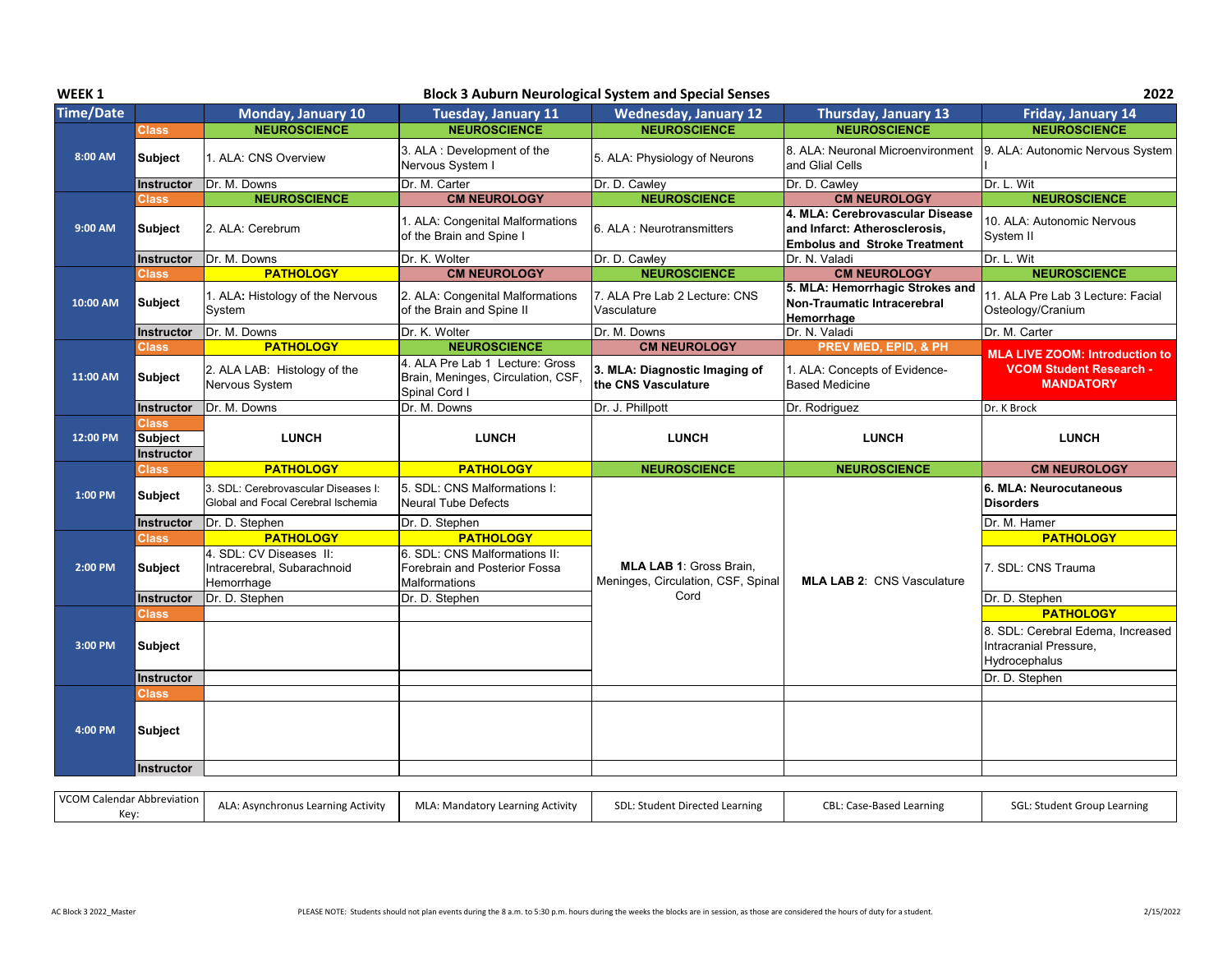| WEEK <sub>2</sub> |                                       |                                    |                                                                                                        | <b>Block 3 Auburn Neurological System and Special Senses</b> |                                                                      | 2022                                                    |
|-------------------|---------------------------------------|------------------------------------|--------------------------------------------------------------------------------------------------------|--------------------------------------------------------------|----------------------------------------------------------------------|---------------------------------------------------------|
| <b>Time/Date</b>  |                                       | Monday, January 17                 | <b>Tuesday, January 18</b>                                                                             | <b>Wednesday, January 19</b>                                 | <b>Thursday, January 20</b>                                          | <b>Friday, January 21</b>                               |
|                   | <b>Class</b>                          |                                    | <b>CM NEUROLOGY</b>                                                                                    | <b>PHARMACOLOGY</b>                                          | <b>CM NEUROLOGY</b>                                                  | <b>NEUROSCIENCE</b>                                     |
| 8:00 AM           | <b>Subject</b>                        |                                    | 7. ALA: Congenital and Acquired<br>Neurological Disorders in Pediatrics 1. ALA: Local Anesthetics      |                                                              | 9. ALA: Nutrition and the Nervous<br>System                          |                                                         |
|                   | Instructor                            |                                    | Dr. K. Wolter                                                                                          | Dr. J. Hollingsworth                                         | Dr. A Kirby                                                          | EXAM 1 LECTURES #1-11 (80                               |
|                   | <b>Class</b>                          |                                    | <b>CM NEUROLOGY</b>                                                                                    | <b>PHARMACOLOGY</b>                                          | <b>PHARMACOLOGY</b>                                                  | MIN)                                                    |
| 9:00 AM           | <b>Subject</b>                        |                                    | 8. ALA: Congenital and Acquired<br>Neurological Disorders in Pediatrics 2. ALA: General Anesthetics    |                                                              | 3. ALA: Sedatives and Hypnotics I                                    |                                                         |
|                   | <b>Instructor</b>                     |                                    | Dr. K. Wolter                                                                                          | Dr. J. Hollingsworth                                         | Dr. J. Hollingsworth                                                 |                                                         |
|                   | <b>Class</b>                          |                                    | <b>PPC/OMM</b>                                                                                         | <b>PATHOLOGY</b>                                             | <b>PHARMACOLOGY</b>                                                  | <b>CM NEUROLOGY</b>                                     |
| 10:00 AM          | <b>Subject</b>                        |                                    | 1. ALA Pre-Lab 1 & 2 Lecture:<br>Thoracic Spine: Med Hx, DDX, and 19. SDL: Brain Tumors I<br><b>PE</b> |                                                              | 4. ALA: Sedatives and Hypnotics II                                   | 12. MLA: Brain Tumors and Their<br><b>Management I</b>  |
|                   | Instructor                            |                                    | Dr. B. Sprouse                                                                                         | Dr. D. Stephen                                               | Dr. J. Hollingsworth                                                 | Dr. B. Johnson                                          |
|                   | <b>Class</b>                          |                                    | <b>PPC/OMM</b>                                                                                         | <b>PATHOLOGY</b>                                             |                                                                      | <b>CM NEUROLOGY</b>                                     |
| 11:00 AM          | Subject                               |                                    | 2. ALA Pre-Lab 1 & 2 Lecture:<br>Thoracic Spine: Palpation and ROM                                     | 10. SDL: Brain Tumors II                                     |                                                                      | 13. MLA: Brain Tumors and Their<br><b>Management II</b> |
|                   | Instructor                            |                                    | Dr. B. Sprouse                                                                                         | Dr. D. Stephen                                               |                                                                      | Dr. B. Johnson                                          |
| 12:00 PM          | <b>Class</b><br>Subject<br>Instructor | <b>Martin Luther King, Jr. Day</b> | <b>LUNCH</b>                                                                                           | <b>LUNCH</b>                                                 | <b>LUNCH</b>                                                         | <b>LUNCH</b>                                            |
|                   | <b>Class</b>                          |                                    | <b>PPC/OMM</b>                                                                                         | <b>NEUROSCIENCE</b>                                          | <b>CM NEUROLOGY</b>                                                  | <b>NEUROSCIENCE</b>                                     |
|                   |                                       |                                    |                                                                                                        |                                                              |                                                                      |                                                         |
| 1:00 PM           | <b>Subject</b>                        |                                    |                                                                                                        |                                                              | 10. ALA: Diagnosis and Management of<br>Minor Traumatic Brain Injury | 12. ALA: Embryology of the Face                         |
|                   | Instructor                            |                                    | <b>MLA LAB 1: Thoracic Spine: Direct</b>                                                               |                                                              | Dr. J. Walter                                                        | Dr. M. Carter                                           |
|                   | <b>Class</b>                          |                                    | Techniques                                                                                             |                                                              | <b>CM NEUROLOGY</b>                                                  | <b>PREV MED, EPID, &amp; PH</b>                         |
| 2:00 PM           | <b>Subject</b>                        |                                    |                                                                                                        | <b>MLA LAB 3: Facial</b><br>Osteology/Cranium                | 11. ALA: Cervical Spine Trauma                                       | 2. ALA: Clinical Based Research I                       |
|                   | <b>Instructor</b>                     |                                    | Group A                                                                                                |                                                              | Dr. J. Walter                                                        | Dr. Rodriguez                                           |
|                   | <b>Class</b>                          |                                    | <b>PPC/OMM</b>                                                                                         |                                                              | <b>CM NEUROLOGY</b>                                                  | <b>PREV MED, EPID, &amp; PH</b>                         |
| 3:00 PM           | <b>Subject</b>                        |                                    |                                                                                                        |                                                              | <b>OPTIONAL REVIEW</b>                                               | 3. ALA: Community Based<br>Research II                  |
|                   | Instructor                            |                                    |                                                                                                        |                                                              |                                                                      | Dr. Rodriguez                                           |
|                   | Class                                 |                                    | <b>MLA LAB 1: Thoracic Spine: Direct</b>                                                               | <b>NEUROSCIENCE</b>                                          |                                                                      |                                                         |
| 4:00 PM           | <b>Subject</b>                        |                                    | Techniques                                                                                             | <b>OPTIONAL REVIEW</b>                                       |                                                                      |                                                         |
|                   | Instructor                            |                                    | Group B                                                                                                |                                                              |                                                                      |                                                         |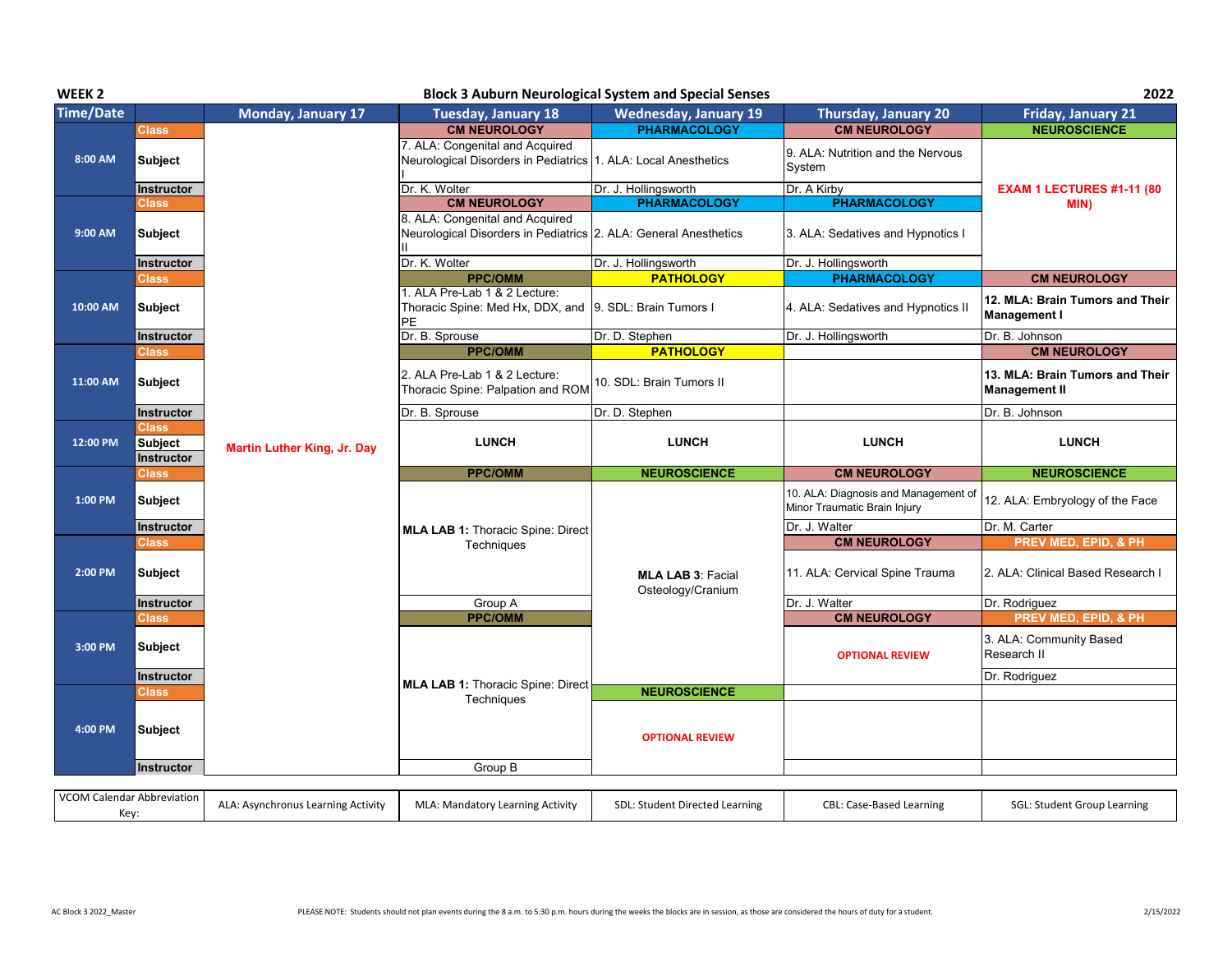| WEEK <sub>3</sub> |                         |                                                                          |                                                                       | <b>Block 3 Auburn Neurological System and Special Senses</b>  |                                                                                                  | 2022                                                                            |
|-------------------|-------------------------|--------------------------------------------------------------------------|-----------------------------------------------------------------------|---------------------------------------------------------------|--------------------------------------------------------------------------------------------------|---------------------------------------------------------------------------------|
| <b>Time/Date</b>  |                         | Monday, January 24                                                       | <b>Tuesday, January 25</b>                                            | <b>Wednesday, January 26</b>                                  | Thursday, January 27                                                                             | Friday, January 28                                                              |
|                   | <b>Class</b>            | <b>PHARMACOLOGY</b>                                                      | <b>CM NEUROLOGY</b>                                                   | <b>PHARMACOLOGY</b>                                           | <b>NEUROSCIENCE</b>                                                                              | <b>PHARMACOLOGY</b>                                                             |
| 8:00 AM           | <b>Subject</b>          | 5. ALA: Autonomics Pharmacology I<br>Overview of Autonomics              |                                                                       | 8. ALA: Autonomics Pharmacology<br>IV - Adrenergic Agonists   | 14. ALA Pre Lab 5 Lecture: Muscles<br>of Facial Expression and Mastication                       | <b>EXAM 1 LECTURES #1-10 (73</b><br><b>MINUTES)</b>                             |
|                   | Instructor              | Dr. G. Mount                                                             | <b>EXAM 1 LECTURES #1-13 (93</b>                                      | Dr. G. Mount                                                  | Dr. D. Cawley                                                                                    |                                                                                 |
|                   | <b>Class</b>            | <b>PHARMACOLOGY</b>                                                      | <b>MINUTES)</b>                                                       | <b>PHARMACOLOGY</b>                                           | <b>NEUROSCIENCE</b>                                                                              |                                                                                 |
| 9:00 AM           | <b>Subject</b>          | 6. ALA: Autonomics Pharmacology<br>II - Cholinergic Agonists             |                                                                       | 9. ALA: Autonomics Pharmacology<br>V - Adrenergic Antagonists | 15. ALA Pre Lab 5 Lecture: Muscles<br>of Facial Expression and Mastication                       | <b>Secure Exam Review Immediately</b><br><b>Following Exam (Neuroscience 1)</b> |
|                   | <b>Instructor</b>       | Dr. G. Mount                                                             |                                                                       | Dr. G. Mount                                                  | Dr. D. Cawley                                                                                    |                                                                                 |
|                   | Class                   | <b>PHARMACOLOGY</b>                                                      | <b>CM NEUROLOGY</b>                                                   | <b>PHARMACOLOGY</b>                                           | PREV MED, EPID, & PH                                                                             | <b>PREV MED, EPID, &amp; PH</b>                                                 |
| 10:00 AM          | Subject                 | 7. ALA: Autonomics Pharmacology<br>III - Cholinergic Antagonists         | 14. MLA: Radiologic Imaging:<br>Normal Brain and Spinal Cord          | 10. ALA: Autonomics<br>Pharmacology Demo/Quiz                 | 4. ALA: Sources of Error in Medical<br>Research                                                  | 6. ALA: Concepts of Analyzing the<br><b>Medical Literature</b>                  |
|                   | Instructor              | Dr. G. Mount                                                             | Dr. M. Reed                                                           | Dr. G. Mount                                                  | Dr. Rodriguez                                                                                    | Dr. Rodriguez                                                                   |
|                   | Class                   | <b>NEUROSCIENCE</b>                                                      | <b>CM NEUROLOGY</b>                                                   |                                                               | PREV MED, EPID, & PH                                                                             | PREV MED, EPID, & PH                                                            |
| 11:00 AM          | <b>Subject</b>          | 13. ALA Pre Lab 4 Lecture: Anterior<br><b>Neck</b>                       | 15. MLA: Radiologic Imaging:<br><b>Abnormal Brain and Spinal Cord</b> |                                                               | 5. ALA: Causation                                                                                | 7. SDL: Analyzing Medical<br>Literature: Application                            |
|                   | Instructor              | Dr. D. Cawley                                                            | Dr. M. Reed                                                           |                                                               | Dr. Rodriguez                                                                                    | Dr. Rodriguez                                                                   |
|                   | <b>Class</b>            |                                                                          |                                                                       |                                                               |                                                                                                  |                                                                                 |
| 12:00 PM          | <b>Subject</b>          | <b>LUNCH</b>                                                             | <b>LUNCH</b>                                                          | <b>LUNCH</b>                                                  | <b>LUNCH</b>                                                                                     | <b>LUNCH</b>                                                                    |
|                   |                         |                                                                          |                                                                       |                                                               |                                                                                                  |                                                                                 |
|                   | Instructor              |                                                                          |                                                                       |                                                               |                                                                                                  |                                                                                 |
| 1:00 PM           | Class<br><b>Subject</b> | <b>PATHOLOGY</b><br>11. SDL: Diseases of the Peripheral<br><b>Nerves</b> | <b>PPC/OMM</b>                                                        | <b>NEUROSCIENCE</b>                                           | <b>PHARMACOLOGY</b><br>11. SDL (Pre Module for CBL):<br>Drugs for Treatment of CNS<br>Infections | <b>NEUROSCIENCE</b>                                                             |
|                   | <b>Instructor</b>       | Dr. D. Stephen                                                           | <b>MLA LAB 2: Thoracic Spine:</b>                                     |                                                               |                                                                                                  |                                                                                 |
|                   | <b>Class</b>            | <b>PATHOLOGY</b>                                                         | <b>Indirect Techniques</b>                                            |                                                               | Dr. M. Hyte<br><b>CM NEUROLOGY</b>                                                               |                                                                                 |
| 2:00 PM           | <b>Subject</b>          | 12. SDL: Peripheral Nerve Tumors                                         |                                                                       | <b>MLA LAB 4: Anterior Neck</b>                               | 16. SDL (Pre Module for CBL):<br>Infectious Diseases Affecting the<br>CNS <sub>I</sub>           | <b>MLA LAB 5: Muscles of Facial</b><br>Expression and Mastication I&II          |
|                   | Instructor              | Dr. D. Stephen                                                           | Group B                                                               |                                                               | Dr. K. Brock                                                                                     |                                                                                 |
|                   | <b>Class</b>            | <b>PATHOLOGY</b>                                                         | <b>PPC/OMM</b>                                                        |                                                               | <b>CM NEUROLOGY</b>                                                                              |                                                                                 |
| 3:00 PM           | <b>Subject</b>          | 13. SDL: Neurodegenerative<br><b>Diseases</b>                            |                                                                       |                                                               | 17. SDL (Pre Module for CBL):<br>Infectious Diseases Affecting the<br>CNS <sub>II</sub>          |                                                                                 |
|                   | <b>Instructor</b>       | Dr. D. Stephen                                                           |                                                                       |                                                               | Dr. K. Brock                                                                                     |                                                                                 |
|                   | <b>Class</b>            | <b>PATHOLOGY</b>                                                         | <b>MLA LAB 2: Thoracic Spine:</b><br><b>Indirect Techniques</b>       |                                                               | <b>CM NEUROLOGY</b>                                                                              |                                                                                 |
| 4:00 PM           | <b>Subject</b>          | 14. SDL: Metabolic Diseases of the<br>Nervous System                     |                                                                       |                                                               | 18. SDL (Pre Module for CBL):<br>Infectious Diseases Affecting the<br><b>CNS III</b>             |                                                                                 |
|                   | Instructor              | Dr. D. Stephen                                                           | Group A                                                               |                                                               | Dr. K. Brock                                                                                     |                                                                                 |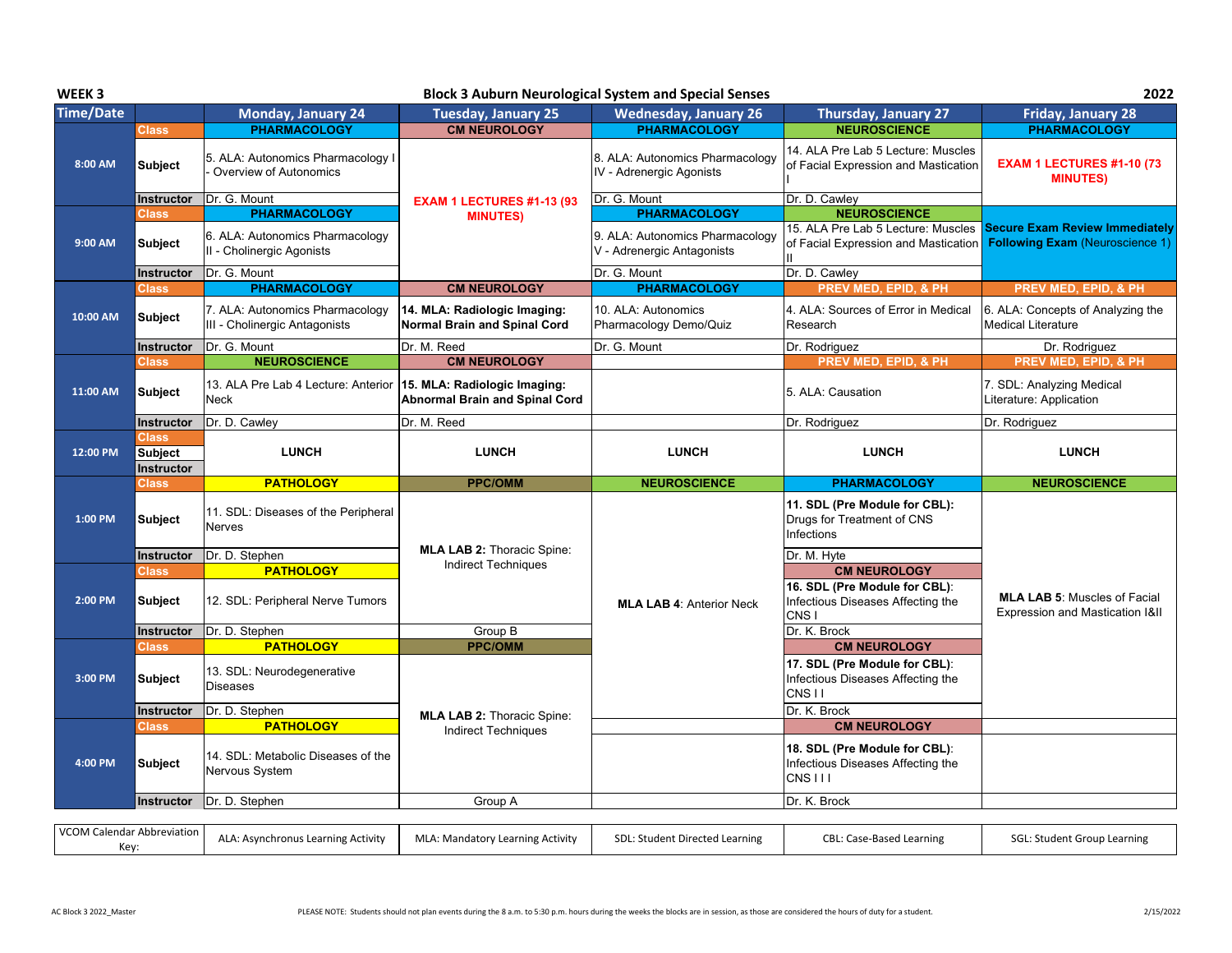| WEEK4            |                   |                                                                                          |                                                                                                            | <b>Block 3 Auburn Neurological System and Special Senses</b>                  |                                                | 2022                                                   |
|------------------|-------------------|------------------------------------------------------------------------------------------|------------------------------------------------------------------------------------------------------------|-------------------------------------------------------------------------------|------------------------------------------------|--------------------------------------------------------|
| <b>Time/Date</b> |                   | <b>Monday, January 31</b>                                                                | <b>Tuesday, February 1</b>                                                                                 | <b>Wednesday, February 2</b>                                                  | <b>Thursday, February 3</b>                    | Friday, February 4                                     |
|                  | <b>Class</b>      | <b>PATHOLOGY</b>                                                                         | <b>NEUROSCIENCE</b>                                                                                        | <b>NEUROSCIENCE</b>                                                           | PREV MED, EPID, & PH                           | <b>NEUROSCIENCE</b>                                    |
| 8:00 AM          | <b>Subject</b>    |                                                                                          | 20. ALA Pre Lab 7 Lecture:<br><b>Brainstem II: Internal Features</b>                                       | 22. ALA: Development of the<br>Nervous System II                              | EXAM 1 LECTURES #1-7 (53<br><b>MINUTES)</b>    | 23. ALA: Sensory Receptors and<br>Pathways             |
|                  | <b>Instructor</b> |                                                                                          | Dr. M. Downs                                                                                               | Dr. M. Carter                                                                 |                                                | Dr. L. Wit                                             |
|                  | Class             | <b>EXAM 1 LECTURES #1-14 (100</b><br><b>MINUTES)</b>                                     | <b>NEUROSCIENCE</b>                                                                                        | <b>CM NEUROLOGY</b>                                                           | <b>PHARMACOLOGY</b>                            | <b>NEUROSCIENCE</b>                                    |
| 9:00 AM          | <b>Subject</b>    |                                                                                          | 21. ALA Pre Lab 7 Lecture: Cranial<br><b>Nerves</b>                                                        | MLA: CBL Wrap Up: Infections of<br>CNS w/ Drs. Brock, Lall, Stephen &<br>Hyte | 12. ALA: Skeletal Muscle Relaxants             | 24. ALA: Sensory Pathways -<br>Integration             |
|                  | Instructor        |                                                                                          | Dr. M. Downs                                                                                               |                                                                               | Dr. M. Hyte                                    | Dr. L. Wit                                             |
|                  | Class             | <b>NEUROSCIENCE</b>                                                                      | <b>PPC/OMM</b>                                                                                             | <b>CM NEUROLOGY</b>                                                           | <b>PHARMACOLOGY</b>                            | <b>CM NEUROLOGY</b>                                    |
| 10:00 AM         | <b>Subject</b>    | 16. ALA Pre Lab 6 Lecture: Spinal<br>Cord, Spinal Cord Sensory and<br>Motor Pathways I   | 3. ALA Pre-Lab 3 Lecture:<br>Neurological History and Exam with 19. ALA: Cranial Nerve Disorders<br>Demo I |                                                                               | 13. ALA: Neuromuscular Blocking<br>Agents      | 21. MLA: Differential Diagnosis of<br><b>Headaches</b> |
|                  | Instructor        | Dr. M. Downs                                                                             | Dr. J. Stackhouse                                                                                          | Dr. R. Lall                                                                   | Dr. M. Hyte                                    | Dr. M. Hamer                                           |
|                  | Class             | <b>NEUROSCIENCE</b>                                                                      | <b>PPC/OMM</b>                                                                                             | <b>CM NEUROLOGY</b>                                                           | <b>NEUROSCIENCE</b>                            | <b>PHARMACOLOGY</b>                                    |
| 11:00 AM         | <b>Subject</b>    | 17. ALA Pre Lab 6 Lecture: Spinal<br>Cord, Spinal Cord Sensory and<br>Motor Pathways II  | 4. ALA Pre-Lab 3 Lecture:<br>Neurological History and Exam with 20. MLA: Spinal Cord Syndromes<br>Demo II  |                                                                               | <b>OPTIONAL REVIEW</b>                         | 14. ALA: Treatment for Headaches                       |
|                  | Instructor        | IDr. M. Downs                                                                            | Dr. J. Stackhouse                                                                                          | Dr. N. Valadi                                                                 |                                                | Dr. M. Hyte                                            |
|                  | <b>Class</b>      |                                                                                          |                                                                                                            |                                                                               |                                                |                                                        |
| 12:00 PM         | <b>Subject</b>    | <b>LUNCH</b>                                                                             | <b>LUNCH</b>                                                                                               | <b>LUNCH</b>                                                                  | <b>LUNCH</b>                                   | <b>LUNCH</b>                                           |
|                  |                   |                                                                                          |                                                                                                            |                                                                               |                                                |                                                        |
|                  | Instructor        |                                                                                          |                                                                                                            |                                                                               |                                                |                                                        |
|                  | Class             | <b>NEUROSCIENCE</b>                                                                      | <b>PPC/OMM</b>                                                                                             | <b>NEUROSCIENCE</b>                                                           | <b>PATHOLOGY</b>                               | <b>NEUROSCIENCE</b>                                    |
| 1:00 PM          | <b>Subject</b>    | 18. ALA: Gross Brain, Meninges,<br>Circulation, CSF, Spinal Cord II                      |                                                                                                            |                                                                               | 15. SDL: Lysosomal Storage<br><b>Disorders</b> |                                                        |
|                  | Instructor        | Dr. M. Downs                                                                             | <b>MLA LAB 3: Neurological History</b>                                                                     |                                                                               | Dr. D. Stephen                                 |                                                        |
|                  | Class             | <b>NEUROSCIENCE</b>                                                                      | and Exam with Demo                                                                                         |                                                                               |                                                |                                                        |
| 2:00 PM          | <b>Subject</b>    | 19. ALA Pre Lab 7 Lecture: Brainstem I:<br>General Organization and External<br>Features |                                                                                                            | MLA LAB 6: Spinal Cord, Spinal<br>Cord Sensory and Motor Pathways             |                                                | <b>MLA LAB 7: Brainstem and Cranial</b><br>Nerves      |
|                  | Instructor        | Dr. M. Downs                                                                             | Group A                                                                                                    | 181                                                                           |                                                |                                                        |
|                  | Class             |                                                                                          | <b>PPC/OMM</b>                                                                                             |                                                                               |                                                |                                                        |
| 3:00 PM          | <b>Subject</b>    |                                                                                          |                                                                                                            |                                                                               |                                                |                                                        |
|                  | Instructor        |                                                                                          |                                                                                                            |                                                                               |                                                |                                                        |
|                  | Class             |                                                                                          | <b>MLA LAB 3: Neurological History</b><br>and Exam with Demo                                               |                                                                               |                                                |                                                        |
| 4:00 PM          | <b>Subject</b>    |                                                                                          |                                                                                                            |                                                                               |                                                |                                                        |
|                  | <b>Instructor</b> |                                                                                          | Group B                                                                                                    |                                                                               |                                                |                                                        |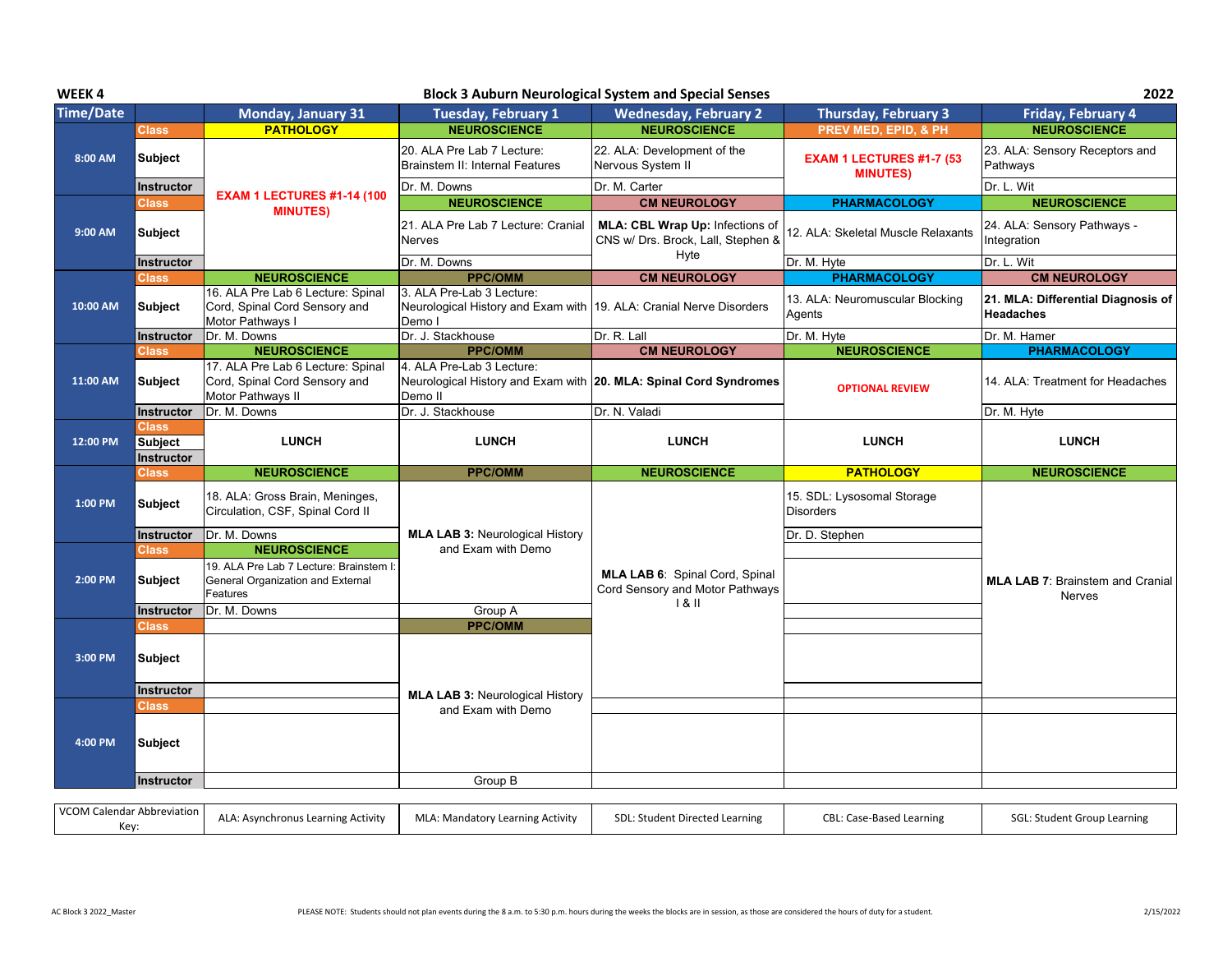| WEEK <sub>5</sub>          |                |                                                                                                             |                                                                                                                              | <b>Block 3 Auburn Neurological System and Special Senses</b>  |                                                                              | 2022                                                                                            |
|----------------------------|----------------|-------------------------------------------------------------------------------------------------------------|------------------------------------------------------------------------------------------------------------------------------|---------------------------------------------------------------|------------------------------------------------------------------------------|-------------------------------------------------------------------------------------------------|
| <b>Time/Date</b>           |                | <b>Monday, February 7</b>                                                                                   | <b>Tuesday, February 8</b>                                                                                                   | <b>Wednesday, February 9</b>                                  | Thursday, February 10                                                        | Friday, February 11                                                                             |
|                            | <b>Class</b>   | PREV MED, EPID, & PH                                                                                        | <b>NEUROSCIENCE</b>                                                                                                          | <b>NEUROSCIENCE</b>                                           | <b>NEUROSCIENCE</b>                                                          | PREV MED, EPID, & PH                                                                            |
| 8:00 AM                    | <b>Subject</b> | 8. ALA: Diagnostic and Screening Tests                                                                      | <b>EXAM 2 LECTURES #12-22 (80</b><br><b>MINUTES)</b>                                                                         | 27. ALA Pre Lab 8 Lecture:<br>Hypothalamus                    | 30. ALA Pre Lab 8 Lecture:<br>Cerebellum                                     | 10. MLA SGL: Applied Epidemiology<br>I: A Critical Look at Screening and<br>Prevention          |
|                            | Instructor     | Dr. Rodriguez                                                                                               |                                                                                                                              | Dr. L. Wit                                                    | Dr. W. Pearson                                                               | Dr. Rodriguez                                                                                   |
|                            | <b>Class</b>   | PREV MED, EPID, & PH                                                                                        | <b>Secure Exam Review</b>                                                                                                    | <b>NEUROSCIENCE</b>                                           | <b>NEUROSCIENCE</b>                                                          | PREV MED, EPID, & PH                                                                            |
| 9:00 AM                    | <b>Subject</b> |                                                                                                             | 9. ALA: Diagnostic and Screening Tests Immediately Following Exam (CM 28. ALA Pre Lab 8 Lecture: Limbic<br>Neuro 1, Pharm 1) | System                                                        | l31. ALA Pre Lab 8 Lecture: Basal<br>Ganglia                                 | 11. MLA SGL: Applied Epidemiology<br>II: A Crititcal Look at Screening and<br><b>Prevention</b> |
|                            | Instructor     | Dr. Rodriguez                                                                                               |                                                                                                                              | Dr. W. Pearson                                                | Dr. W. Pearson                                                               | Dr. Rodriguez                                                                                   |
|                            | <b>Class</b>   | <b>NEUROSCIENCE</b>                                                                                         |                                                                                                                              | <b>NEUROSCIENCE</b>                                           | <b>CM NEUROLOGY</b>                                                          | <b>CM NEUROLOGY</b>                                                                             |
| 10:00 AM                   | Subject        | 25. ALA: Pain Receptors and Pain<br>Pathways                                                                |                                                                                                                              | 29. ALA: Motor Pathways -<br>Integration                      | 25. ALA: Disorders of Motor Neuron<br>Root, Plexus, and Peripheral Nerve     | 27. MLA: Trauma to Head and<br>Spine: Neurosurgical<br><b>Management I</b>                      |
|                            | Instructor     | Dr. D. Cawley                                                                                               |                                                                                                                              | Dr. M. Downs                                                  | Dr. N Douthit                                                                | Dr. S. Swaid                                                                                    |
|                            | <b>Class</b>   | <b>NEUROSCIENCE</b>                                                                                         |                                                                                                                              |                                                               | <b>CM NEUROLOGY</b>                                                          | <b>CM NEUROLOGY</b>                                                                             |
| 11:00 AM                   | <b>Subject</b> | 26. ALA Pre Lab 8 Lecture:<br>Thalamus and Diencephalon                                                     |                                                                                                                              |                                                               | 26. ALA: Cerebellar and Basal<br>Ganglia Movement Disorders and<br>Treatment | 28. MLA: Trauma to Head and<br>Spine: Neurosurgical Mgmt II                                     |
|                            | Instructor     | Dr. W. Pearson                                                                                              |                                                                                                                              |                                                               | Dr. N Douthit                                                                | Dr. S. Swaid                                                                                    |
|                            | <b>Class</b>   |                                                                                                             |                                                                                                                              |                                                               |                                                                              |                                                                                                 |
| 12:00 PM                   | <b>Subject</b> | <b>LUNCH</b>                                                                                                | <b>LUNCH</b>                                                                                                                 | <b>LUNCH</b>                                                  | <b>LUNCH</b>                                                                 | <b>LUNCH</b>                                                                                    |
|                            |                |                                                                                                             |                                                                                                                              |                                                               |                                                                              |                                                                                                 |
|                            | Instructor     |                                                                                                             |                                                                                                                              |                                                               |                                                                              |                                                                                                 |
|                            | <b>Class</b>   |                                                                                                             | <b>NEUROSCIENCE</b>                                                                                                          | <b>PROCEDURAL SKILLS</b>                                      | <b>PHARMACOLOGY</b>                                                          | <b>NEUROSCIENCE</b>                                                                             |
| 1:00 PM                    | <b>Subject</b> |                                                                                                             |                                                                                                                              |                                                               | 15. ALA: Opioids I                                                           |                                                                                                 |
|                            | Instructor     |                                                                                                             |                                                                                                                              |                                                               | Dr. J. Hollingsworth                                                         |                                                                                                 |
|                            | <b>Class</b>   | <b>CM NEUROLOGY</b>                                                                                         |                                                                                                                              |                                                               | <b>PHARMACOLOGY</b>                                                          |                                                                                                 |
| 2:00 PM                    | Subject        | 22. ALA: Thoracic and Lumbar<br>Spine Trauma                                                                |                                                                                                                              |                                                               | 16. ALA: Opioids II                                                          | <b>MLA LAB 8: Thalamus, Limbic</b><br>System, Cerebellum, and Basal                             |
|                            | Instructor     | Dr. J. Walter                                                                                               |                                                                                                                              |                                                               | Dr. J. Hollingsworth                                                         | Ganglia                                                                                         |
|                            | <b>Class</b>   | <b>CM NEUROLOGY</b>                                                                                         | <b>NEUROSCIENCE PRACTICAL EXAM #1</b>                                                                                        | <b>CLINICAL PROCEDURAL SKILLS</b>                             |                                                                              |                                                                                                 |
| 3:00 PM                    | <b>Subject</b> | 23. ALA: Trauma: Skull Fractures. ER<br>Approach to Head Injury, Epidural, Subdural,<br>Intracerebral Bleed | <b>LABS 1-6</b>                                                                                                              | <b>Lumbar Puncture, Sterile</b><br><b>Technique 1:00-5:00</b> |                                                                              |                                                                                                 |
|                            | Instructor     | Dr. J. Walter                                                                                               |                                                                                                                              |                                                               |                                                                              |                                                                                                 |
|                            | <b>Class</b>   | <b>CM NEUROLOGY</b>                                                                                         |                                                                                                                              |                                                               |                                                                              |                                                                                                 |
| 4:00 PM                    | <b>Subject</b> | 24. SDL: Responsible Opioid<br>Prescribing-Pain Management<br>Guidelines                                    |                                                                                                                              |                                                               |                                                                              |                                                                                                 |
|                            | Instructor     | Dr. G. Mount                                                                                                |                                                                                                                              |                                                               |                                                                              |                                                                                                 |
| VCOM Calendar Abbreviation |                |                                                                                                             |                                                                                                                              |                                                               |                                                                              |                                                                                                 |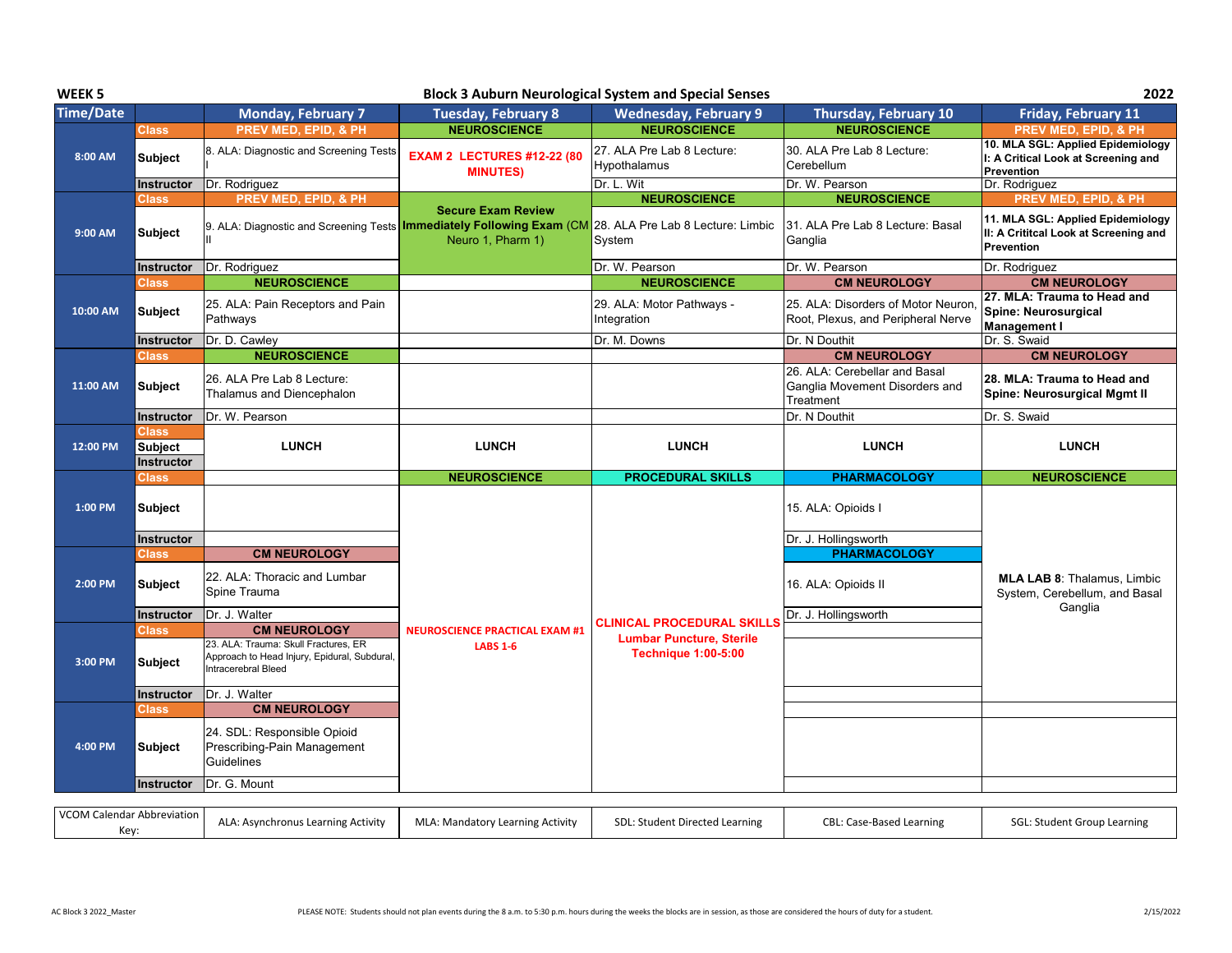| WEEK <sub>6</sub> |                                     |                                                                                                         | <b>Block 3 Auburn Neurological System and Special Senses</b>                                                            |                                                          |                                                     | 2022                                                                                          |
|-------------------|-------------------------------------|---------------------------------------------------------------------------------------------------------|-------------------------------------------------------------------------------------------------------------------------|----------------------------------------------------------|-----------------------------------------------------|-----------------------------------------------------------------------------------------------|
| <b>Time/Date</b>  |                                     | Monday, February 14                                                                                     | <b>Tuesday, February 15</b>                                                                                             | <b>Wednesday, February 16</b>                            | Thursday, February 17                               | Friday, February 18                                                                           |
|                   | <b>Class</b>                        | <b>PATHOLOGY</b>                                                                                        | <b>PHARMACOLOGY</b>                                                                                                     | <b>NEUROSCIENCE</b>                                      | <b>CM NEUROLOGY</b>                                 | <b>NEUROSCIENCE</b>                                                                           |
| 8:00 AM           | <b>Subject</b>                      | 16. ALA: Histology of the Eye                                                                           | <b>EXAM 2 LECTURES #11-16 (46</b><br><b>MINUTES)</b>                                                                    | 35. ALA: Development of the Eye                          |                                                     | 39. ALA: Visual Pathways                                                                      |
|                   | <b>Instructor</b>                   | Dr. D. Stephen                                                                                          |                                                                                                                         | Dr. M. Carter                                            |                                                     | Dr. W. Pearson                                                                                |
|                   | Class                               | <b>PATHOLOGY</b>                                                                                        | <b>Secure Exam Review</b>                                                                                               | <b>CM NEUROLOGY</b>                                      | <b>EXAM 2 LECTURES #14-26 (93)</b>                  | <b>CM NEUROLOGY</b>                                                                           |
| 9:00 AM           | <b>Subject</b>                      | 17. ALA LAB: Histology of the Eye                                                                       | <b>Immediately Following Exam</b><br>(Pathology 1, Neuroscience 2, Prev 29. MLA: Disorders of Sleep<br>Med <sub>1</sub> |                                                          | <b>MINUTES)</b>                                     | 31. ALA: Immune-Mediated<br>Neurological Disease                                              |
|                   | <b>Instructor</b>                   | Dr. D. Stephen                                                                                          |                                                                                                                         | Dr. W. Leuschke                                          |                                                     | Dr. J. Brewer                                                                                 |
|                   | <b>Class</b>                        | <b>NEUROSCIENCE</b>                                                                                     | <b>NEUROSCIENCE</b>                                                                                                     | <b>NEUROSCIENCE</b>                                      | <b>NEUROSCIENCE</b>                                 | <b>CM NEUROLOGY</b>                                                                           |
| 10:00 AM          | <b>Subject</b>                      | 32. ALA: Cortical and Brainstem<br><b>Control of Motor Function</b>                                     | 34. ALA Pre Lab 9 Lecture: Higher<br><b>Cortical Function</b>                                                           | 36. ALA: Physiology of Vision                            | 37. ALA Pre Lab 10 Lecture: Orbit<br>and Eye        | 32. MLA: Seizures and Epilepsy<br>in Adults                                                   |
|                   | <b>Instructor</b>                   | Dr. M. Downs                                                                                            | Dr. M. Downs                                                                                                            | Dr. W. Pearson                                           | Dr. D. Cawley                                       | Dr. M. Bailey                                                                                 |
|                   | <b>Class</b>                        | <b>NEUROSCIENCE</b>                                                                                     | <b>PPC/OMM</b>                                                                                                          | <b>CM NEUROLOGY</b>                                      | <b>NEUROSCIENCE</b>                                 | <b>CM NEUROLOGY</b>                                                                           |
| 11:00 AM          | <b>Subject</b>                      | 33. ALA: Spinal Reflexes                                                                                | 5. ALA Pre-Lab 4 Lecture: Cervical<br>Spine: Palpation, Range of Motion<br>and Special Tests                            | 30. MLA: Aphasias and Other<br><b>Cortical Syndromes</b> | 38. ALA: Anatomy of the Visual<br>Motor System      | 33. MLA: Emergent Assessment and<br>Differential Diagnosis of Altered Mental<br><b>Status</b> |
|                   | <b>Instructor</b>                   | Dr. L. Wit                                                                                              | Dr. B. Sprouse                                                                                                          | Dr. M. Hamer                                             | Dr. D. Cawley                                       | Dr. M. Bailey                                                                                 |
|                   | <b>Class</b>                        | <b>NEUROSCIENCE</b>                                                                                     |                                                                                                                         |                                                          |                                                     |                                                                                               |
| 12:00 PM          | <b>Subject</b><br><b>Instructor</b> | <b>OPTIONAL REVIEW</b>                                                                                  | <b>LUNCH</b>                                                                                                            | <b>LUNCH</b>                                             | <b>LUNCH</b>                                        | <b>LUNCH</b>                                                                                  |
|                   | <b>Class</b>                        | <b>PREV MED, EPID, &amp; PH</b>                                                                         | <b>PPC/OMM</b>                                                                                                          | <b>NEUROSCIENCE</b>                                      | <b>PROCEDURAL SKILLS</b>                            | <b>CM NEUROLOGY</b>                                                                           |
| 1:00 PM           | <b>Subject</b>                      | 12. ALA: Introduction to Clinical<br>Infomatics                                                         |                                                                                                                         |                                                          |                                                     | 34. SDL Pre Module for CBL:<br>Dementia I                                                     |
|                   | <b>Instructor</b>                   | Dr. M. Bingham & Dr. V. Slater                                                                          | <b>MLA LAB 4: Cervical Spine:</b>                                                                                       |                                                          |                                                     | Dr. R. Lall                                                                                   |
|                   | <b>Class</b>                        | <b>PHARMACOLOGY</b>                                                                                     | Palpation, Range of Motion and                                                                                          |                                                          |                                                     | <b>CM NEUROLOGY</b>                                                                           |
| 2:00 PM           | <b>Subject</b>                      | 17. SDL Pre Module for CBL: Dementia :<br>Drugs for Alzheimer's Disease,<br>Huntington's Disease, & ALS | <b>Special Tests</b>                                                                                                    | <b>MLA LAB 9: Higher Cortical</b><br>Function            |                                                     | 35. SDL: Pre Module for CBL:<br>Dementia II                                                   |
|                   | <b>Instructor</b>                   | Dr. G. Mount                                                                                            | Group B                                                                                                                 |                                                          | <b>CLINICAL PROCEDURAL SKILLS</b>                   | Dr. R. Lall                                                                                   |
|                   | <b>Class</b>                        | <b>PHARMACOLOGY</b>                                                                                     | <b>PPC/OMM</b>                                                                                                          |                                                          | <b>Lumbar Puncture, Sterile</b><br><b>Technique</b> | <b>CM NEUROLOGY</b><br>36. SDL: Fever and Altered States                                      |
| 3:00 PM           | <b>Subject</b>                      | 18. SDL: Drugs for Parkinson's<br>Disease                                                               |                                                                                                                         |                                                          | ***1:00-5:00***                                     | of Consciousness in Pediatric<br>Patients                                                     |
|                   | <b>Instructor</b>                   | Dr. G. Mount                                                                                            | <b>MLA LAB 4: Cervical Spine:</b>                                                                                       |                                                          |                                                     | Dr. K. Wolter                                                                                 |
|                   | <b>Class</b>                        | <b>PATHOLOGY</b>                                                                                        | Palpation, Range of Motion and                                                                                          |                                                          |                                                     | <b>CM NEUROLOGY</b>                                                                           |
| 4:00 PM           | <b>Subject</b>                      | 18. SDL: Demyelinating Diseases                                                                         | <b>Special Tests</b>                                                                                                    |                                                          |                                                     | 37. SDL: Pediatric Non-Febrile<br>Seizures and Epilepsy Syndromes<br>In Children I            |
|                   | <b>Instructor</b>                   | Dr. D. Stephen                                                                                          | Group A                                                                                                                 |                                                          |                                                     | Dr. K. Wolter                                                                                 |
|                   |                                     |                                                                                                         |                                                                                                                         |                                                          |                                                     |                                                                                               |
|                   | <b>VCOM Calendar Abbreviation</b>   | ALA: Asynchronus Learning Activity                                                                      | MLA: Mandatory Learning Activity                                                                                        | SDL: Student Directed Learning                           | <b>CBL: Case-Based Learning</b>                     | SGL: Student Group Learning                                                                   |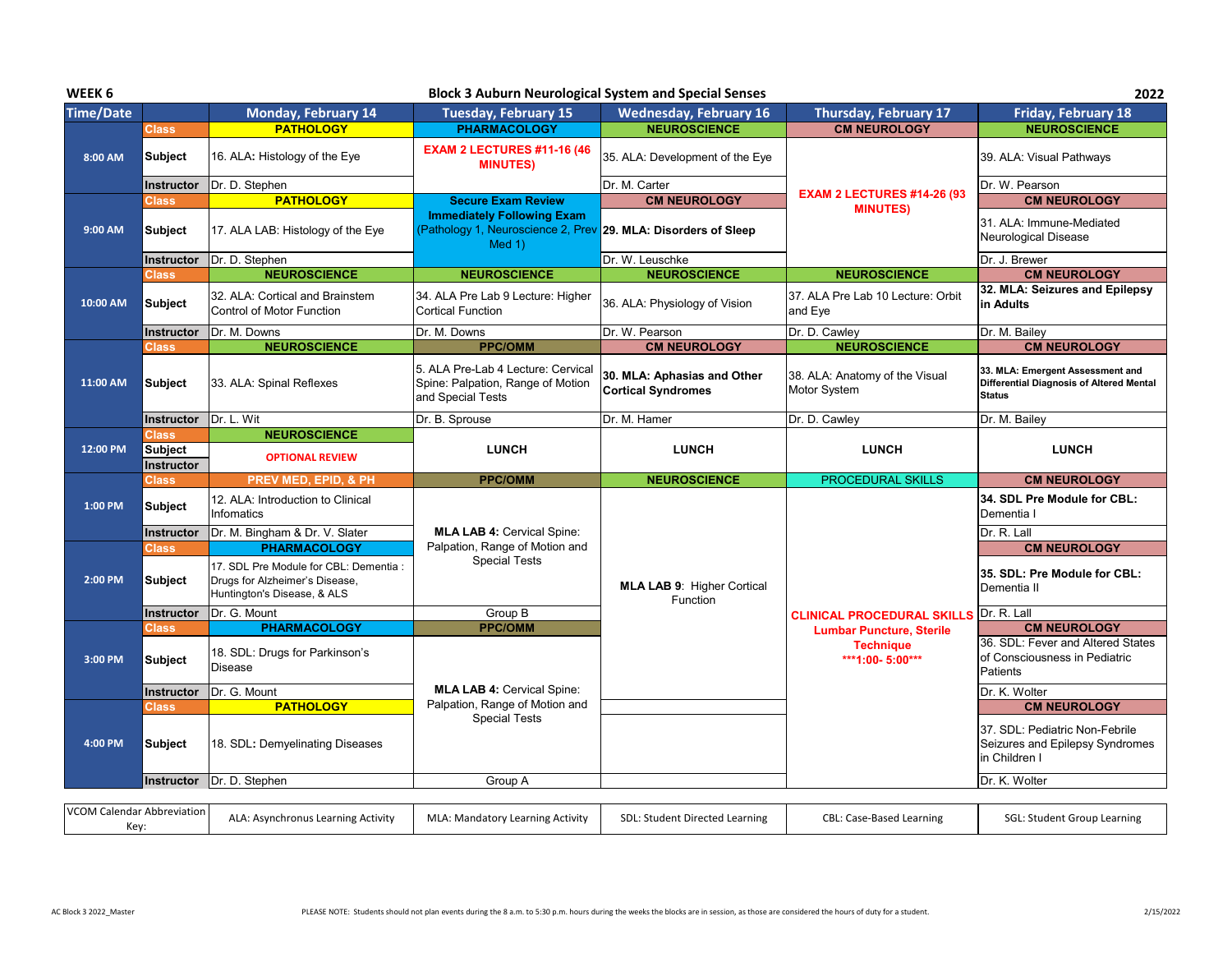| WEEK <sub>7</sub> |                                       |                                                                                |                                                                 | <b>Block 3 Auburn Neurological System and Special Senses</b>                            |                                                                                                                                                   | 2022                                                        |
|-------------------|---------------------------------------|--------------------------------------------------------------------------------|-----------------------------------------------------------------|-----------------------------------------------------------------------------------------|---------------------------------------------------------------------------------------------------------------------------------------------------|-------------------------------------------------------------|
| <b>Time/Date</b>  |                                       | <b>Monday, February 21</b>                                                     | <b>Tuesday, February 22</b>                                     | <b>Wednesday, February 23</b>                                                           | <b>Thursday, February 24</b>                                                                                                                      | <b>Friday, February 25</b>                                  |
|                   | <b>Class</b>                          | <b>PATHOLOGY</b>                                                               | <b>NEUROSCIENCE</b>                                             | <b>PHARMACOLOGY</b>                                                                     | <b>CM OPHTHAL/OTO</b>                                                                                                                             | <b>PPC/OMM</b>                                              |
| 8:00 AM           | <b>Subject</b>                        | 19. ALA: Histology of the Ear                                                  | <b>EXAM 3 LECTURES #23-33 (80</b><br><b>MINUTES)</b>            | 19. ALA: Drugs for Epilepsy I                                                           | 3. ALA: Hearing Loss                                                                                                                              | EXAM 1 LECTURES #1-6 (46<br><b>MINUTES)</b>                 |
|                   | <b>Instructor</b>                     | Dr. D. Stephen                                                                 |                                                                 | Dr. J. Hollingsworth                                                                    | Dr. R. Virgilio                                                                                                                                   |                                                             |
|                   | Class                                 | <b>PATHOLOGY</b>                                                               | <b>Secure Exam Review</b>                                       | <b>PHARMACOLOGY</b>                                                                     | <b>CM OPHTHAL/OTO</b>                                                                                                                             | <b>CM NEUROLOGY</b>                                         |
| 9:00 AM           | <b>Subject</b>                        | 20. ALA LAB: Histology of the Ear                                              | <b>Immediately Following Exam</b><br>(Pharm 2 & CM Neuro 2)     | 20. ALA: Drugs for Epilepsy II                                                          | 4. ALA: Congenital Disorders of the<br>Face and Ear                                                                                               | 39. ALA: Demyelinating Disorders of<br>the Nervous System I |
|                   | <b>Instructor</b>                     | Dr. D. Stephen                                                                 |                                                                 | Dr. J. Hollingsworth                                                                    | Dr. K. Wolter                                                                                                                                     | Dr. N Douthit                                               |
|                   | <b>Class</b>                          | <b>NEUROSCIENCE</b>                                                            | <b>CM NEUROLOGY</b>                                             | <b>CM OPHTHAL/OTO</b>                                                                   | PREV MED, EPID, & PH                                                                                                                              | <b>CM NEUROLOGY</b>                                         |
| 10:00 AM          | <b>Subject</b>                        | 40. ALA: Development of the Ear<br>(Pre-Recorded and posted on<br>VCOM TV)     | MLA: CBL Wrap Up: Dementia w/<br>Drs. Mount and Lall            | 1. ALA: Vestibulitis, Labyrinthitis,<br>Meniere's, Tinnitus Diagnosis and<br>Management | 13. ALA: Ambulatory Informatics:<br>Documentation, Dat Usage, Analytics<br>and Research - Pre-Recorded on VCOM the Nervous System II<br><b>TV</b> | 40. ALA: Demyelinating Disorders of                         |
|                   | <b>Instructor</b>                     | Dr. M. Carter                                                                  |                                                                 | Dr. R. Lall                                                                             | Dr. M. Bingham & Dr. V. Slater                                                                                                                    | Dr. N Douthit                                               |
|                   | <b>Class</b>                          | <b>NEUROSCIENCE</b>                                                            | <b>PPC/OMM</b>                                                  | <b>CM OPHTHAL/OTO</b>                                                                   | PREV MED, EPID, & PH                                                                                                                              | <b>CM NEUROLOGY</b>                                         |
| 11:00 AM          | <b>Subject</b>                        | 41. ALA Pre Lab 11: Ear and<br>Mastoid (Pre-Recorded and posted<br>on VCOM TV) | 6. ALA Pre-Lab 5 Lecture:<br>Concepts of Counterstrain          | 2. ALA: Otitis Media, Otitis Externa                                                    | 14. ALA: Hospital-Based Quality: Driving<br>Health Care Through Data - Pre-<br>Recorded on VCOM TV                                                | 41. MLA: Localization in<br>Neurology                       |
|                   | <b>Instructor</b>                     | Dr. M. Carter                                                                  | Dr. B. Sprouse                                                  | Dr. R. Virgilio                                                                         | Dr. M. Bingham & Dr. V. Slater                                                                                                                    | Dr. N. Valadi                                               |
| 12:00 PM          | Class<br><b>Subject</b><br>Instructor | <b>LUNCH</b>                                                                   | <b>PPC/OMM</b><br><b>OPTIONAL REVIEW</b>                        | <b>LUNCH</b>                                                                            | <b>LUNCH</b>                                                                                                                                      | <b>LUNCH</b>                                                |
|                   | Class                                 | <b>NEUROSCIENCE</b>                                                            | <b>PPC/OMM</b>                                                  | <b>NEUROSCIENCE</b>                                                                     | <b>PATHOLOGY</b>                                                                                                                                  | <b>CM OPHTHAL/OTO</b>                                       |
| 1:00 PM           | Subject                               |                                                                                |                                                                 |                                                                                         | 21. SDL: Eye Disorders I                                                                                                                          | 5. ALA: Minor Facial and Orbital                            |
|                   | <b>Instructor</b>                     |                                                                                |                                                                 |                                                                                         |                                                                                                                                                   | Injuries / Lacerations                                      |
|                   |                                       |                                                                                |                                                                 |                                                                                         | Dr. D Stephen                                                                                                                                     | Dr. J. Walter                                               |
|                   | <b>Class</b>                          |                                                                                | <b>MLA LAB 5: Cervical Spine:</b><br><b>Indirect Techniques</b> |                                                                                         | <b>PROCEDURAL SKILLS</b>                                                                                                                          | <b>PATHOLOGY</b>                                            |
| 2:00 PM           | <b>Subject</b>                        | MLA LAB 10: Orbit and Eye                                                      |                                                                 | <b>MLA LAB 11: Ear and Mastoid</b>                                                      |                                                                                                                                                   | 22. SDL: Eye Disorders II                                   |
|                   | <b>Instructor</b>                     |                                                                                | Group A                                                         |                                                                                         |                                                                                                                                                   | Dr. D Stephen                                               |
|                   | Class                                 |                                                                                | <b>PPC/OMM</b>                                                  |                                                                                         |                                                                                                                                                   | <b>PATHOLOGY</b>                                            |
| 3:00 PM           | <b>Subject</b>                        |                                                                                |                                                                 |                                                                                         | <b>CLINICAL PROCEDURAL SKILLS</b> 23. SDL: Eye Disorders III<br><b>Lumbar Puncture, Sterile</b>                                                   |                                                             |
|                   | Instructor                            |                                                                                |                                                                 |                                                                                         | <b>Technique 2:00-5:00</b>                                                                                                                        | Dr. D Stephen                                               |
|                   | Class                                 |                                                                                | <b>MLA LAB 5: Cervical Spine:</b><br><b>Indirect Techniques</b> | <b>CM NEUROLOGY</b>                                                                     |                                                                                                                                                   |                                                             |
| 4:00 PM           | <b>Subject</b>                        |                                                                                |                                                                 | 38. SDL: Pediatric Non-Febrile<br>Seizures and Epilepsy Syndromes in<br>Children II     |                                                                                                                                                   |                                                             |
|                   | <b>Instructor</b>                     |                                                                                | Group B                                                         | Dr. K. Wolter                                                                           |                                                                                                                                                   |                                                             |

| VCOM Calendar Abbreviation |                                    |                                         |                                |                          |                             |
|----------------------------|------------------------------------|-----------------------------------------|--------------------------------|--------------------------|-----------------------------|
|                            | ALA: Asynchronus Learning Activity | <b>MLA: Mandatory Learning Activity</b> | SDL: Student Directed Learning | CBL: Case-Based Learning | SGL: Student Group Learning |
| Kev                        |                                    |                                         |                                |                          |                             |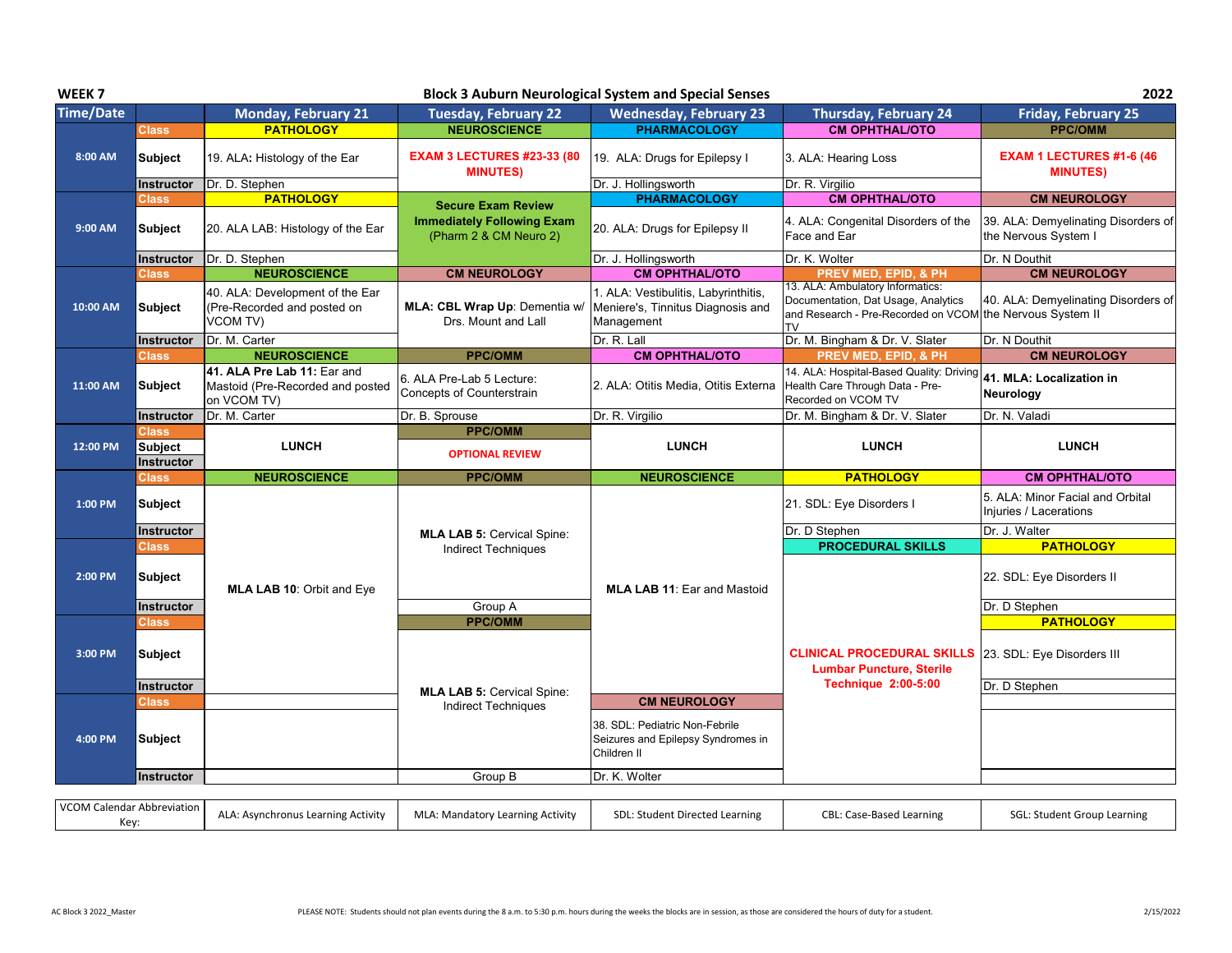| WEEK <sub>8</sub> | <b>Block 3 Auburn Neurological System and Special Senses</b> |                                                               |                                                                                |                                                                 |                                                                                                 |                                      |
|-------------------|--------------------------------------------------------------|---------------------------------------------------------------|--------------------------------------------------------------------------------|-----------------------------------------------------------------|-------------------------------------------------------------------------------------------------|--------------------------------------|
| <b>Time/Date</b>  |                                                              | <b>Monday, February 28</b>                                    | <b>Tuesday, March 1</b>                                                        | <b>Wednesday, March 2</b>                                       | Thursday, March 3                                                                               | Friday, March 4                      |
|                   | <b>Class</b>                                                 | PREV MED, EPID, & PH                                          | <b>PHARMACOLOGY</b>                                                            | <b>CM NEUROLOGY</b>                                             | <b>CM OPHTHAL/OTO</b>                                                                           | <b>PATHOLOGY</b>                     |
| 8:00 AM           | <b>Subject</b>                                               | <b>FINAL EXAM LECTURES #8-14</b><br>(53 MINUTES)              | 22. ALA: Antihistamines and<br>Decongestants                                   | <b>EXAM 3 LECTURES #27-38 (87</b><br><b>MINUTES)</b>            | 7. MLA: Nonemergent Disorders of<br>the Throat                                                  |                                      |
|                   | Instructor                                                   |                                                               | Dr. M. Hyte                                                                    |                                                                 | Dr. McLeod                                                                                      | <b>FINAL EXAM LECTURES #15-24</b>    |
|                   | <b>Class</b>                                                 | <b>CM OPHTHAL/OTO</b>                                         | <b>PPC/OMM</b>                                                                 | <b>Secure Exam Review</b>                                       | <b>CM OPHTHAL/OTO</b>                                                                           | (73 MINUTES)                         |
| 9:00 AM           | Subject                                                      | 6. ALA: Immunologic Basis of<br><b>Rhinitis and Sinusitis</b> | 7. ALA Pre-Lab 6 Lecture: Cervical<br>Spine: Medical Hx, DDX, & PE I           | <b>Immediately Following Exam</b><br>(Neuroscience 3)           | 8. MLA: Emergent Disorders of the<br>Throat                                                     |                                      |
|                   | Instructor                                                   | Dr. J. Brewer                                                 | Dr. J. Stackhouse                                                              |                                                                 | Dr. McLeod                                                                                      |                                      |
|                   | Class                                                        | <b>PHARMACOLOGY</b>                                           | <b>PPC/OMM</b>                                                                 | <b>NEUROSCIENCE</b>                                             | <b>CM OPHTHAL/OTO</b>                                                                           | <b>CM NEUROLOGY</b>                  |
| 10:00 AM          | <b>Subject</b>                                               | 21. ALA: Drugs for Demyelinating<br><b>Disorders</b>          | 8. ALA Pre-Lab 6 Lecture: Cervical<br>Spine: Medical Hx, DDX, & PE II          | 43. ALA Pre Lab 12 Lecture: Oral<br>Cavity & Pharynx            | 9. MLA: Epistaxis, Rhinitis,<br><b>Sinusitis, Abscess and Sinus</b><br><b>Venous Thrombosis</b> | 42. ALA: Neuro Case Discussions I    |
|                   | <b>Instructor</b>                                            | Dr. M. Hyte                                                   | Dr. J. Stackhouse                                                              | Dr. W. Pearson                                                  | Dr. McLeod                                                                                      | Dr. R. Lall                          |
|                   | <b>Class</b>                                                 | <b>NEUROSCIENCE</b>                                           | <b>PPC/OMM</b>                                                                 | <b>NEUROSCIENCE</b>                                             | <b>CM OPHTHAL/OTO</b>                                                                           | <b>CM NEUROLOGY</b>                  |
| 11:00 AM          | Subject                                                      | 42. ALA: Nasal Cavity and Sinuses                             | 9. ALA Pre-Lab 6 Lecture:<br>Integrated Approach to Evaluation<br>of Neck Pain | 44. ALA: Pharyngeal Arch<br>Embryology                          | 10. MLA: Bell's Palsy vs. Facial<br>Nerve Paralysis vs. Tumor                                   | 43. ALA: Neuro Case Discussions II   |
|                   | Instructor                                                   | Dr. W. Pearson                                                | Dr. B. Sprouse                                                                 | Dr. M. Carter                                                   | Dr. McLeod                                                                                      | Dr. R. Lall                          |
| 12:00 PM          | <b>Class</b><br><b>Subject</b><br>Instructor                 | <b>LUNCH</b>                                                  | <b>LUNCH</b>                                                                   | <b>LUNCH</b>                                                    | <b>LUNCH</b>                                                                                    | <b>LUNCH</b>                         |
|                   | <b>Class</b>                                                 | <b>PROCEDURAL SKILLS</b>                                      | <b>PPC/OMM</b>                                                                 | <b>PROCEDURAL SKILLS</b>                                        | <b>PROCEDURAL SKILLS</b>                                                                        | <b>NEUROSCIENCE</b>                  |
| 1:00 PM           | <b>Subject</b><br><b>Instructor</b>                          | <b>CLINICAL PROCEDURAL SKILLS</b>                             | <b>MLA LAB 6: Cervical Spine: Direct</b>                                       |                                                                 |                                                                                                 |                                      |
| 2:00 PM           | <b>Class</b><br><b>Subject</b>                               | <b>OPTIONAL OPEN LAB 1:00-3:00</b>                            | Techniques<br>Group B                                                          |                                                                 |                                                                                                 | MLA LAB 12: Oral Cavity &<br>Pharynx |
|                   | Instructor<br><b>Class</b>                                   | <b>PATHOLOGY</b>                                              | <b>PPC/OMM</b>                                                                 |                                                                 |                                                                                                 |                                      |
| 3:00 PM           | Subject                                                      | 24. SDL: Otosclerosis                                         |                                                                                | <b>CLINICAL PROCEDURAL SKILLS</b><br><b>CHECKOFFS 1:00-5:00</b> | <b>CLINICAL PROCEDURAL SKILLS</b><br><b>CHECKOFFS 1:00-5:00</b>                                 |                                      |
|                   |                                                              | Dr. D Stephen                                                 |                                                                                |                                                                 |                                                                                                 |                                      |
|                   | Instructor                                                   |                                                               | MLA LAB 6: Cervical Spine: Direct                                              |                                                                 |                                                                                                 |                                      |
|                   | <b>Class</b>                                                 |                                                               |                                                                                |                                                                 |                                                                                                 |                                      |
| 4:00 PM           | <b>Subject</b>                                               |                                                               | Techniques                                                                     |                                                                 |                                                                                                 |                                      |
|                   | Instructor                                                   |                                                               | Group A                                                                        |                                                                 |                                                                                                 |                                      |

| VCOM Calendar<br>r Abbreviation<br><b>1.</b><br>NUV | nus Learning Activity<br>vnchror<br>$A \setminus V$ | <b>MLA: Mandatory Learning Activity</b> | <b>CDI</b><br>SDL: Student Directed Learning | CBL: 1<br>Case-Based Learning | SGL:<br>' : Student Group Learning |  |
|-----------------------------------------------------|-----------------------------------------------------|-----------------------------------------|----------------------------------------------|-------------------------------|------------------------------------|--|
|-----------------------------------------------------|-----------------------------------------------------|-----------------------------------------|----------------------------------------------|-------------------------------|------------------------------------|--|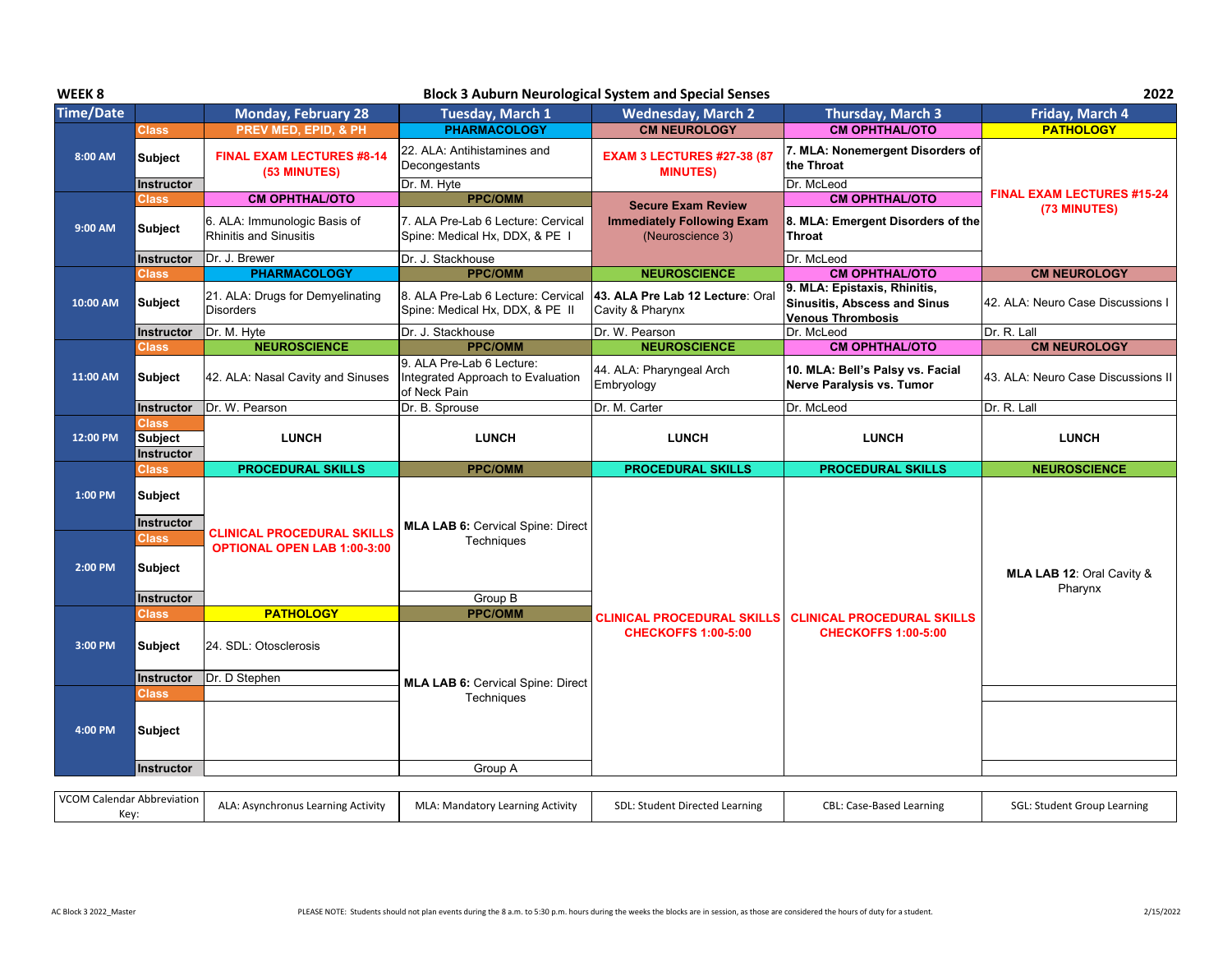| WEEK <sub>9</sub> |                   |                                                                                |                                                                   | <b>Block 3 Auburn Neurological System and Special Senses</b> |                                                        | 2022                                                            |
|-------------------|-------------------|--------------------------------------------------------------------------------|-------------------------------------------------------------------|--------------------------------------------------------------|--------------------------------------------------------|-----------------------------------------------------------------|
| <b>Time/Date</b>  |                   | Monday, March 7                                                                | <b>Tuesday, March 8</b>                                           | <b>Wednesday, March 9</b>                                    | Thursday, March 10                                     | Friday, March 11                                                |
|                   | Class             | <b>NEUROSCIENCE</b>                                                            | <b>CM OPHTHAL/OTO</b>                                             | PREV MED, EPID, & PH                                         | PREV MED, EPID, & PH                                   | <b>PHARMACOLOGY</b>                                             |
| 8:00 AM           | Subject           | 45. ALA: Auditory Pathways                                                     | <b>EXAM 1 LECTURES #1-10 (73</b><br><b>MINUTES)</b>               | MLA 16. SGL Learning Circle                                  | MLA 17. SGL Learning Circle                            | <b>FINAL EXAM LECTURES #17-24</b><br>(60 MINUTES)               |
|                   | <b>Instructor</b> | Dr. W. Pearson                                                                 |                                                                   | Dr. Rodriguez                                                | Dr. Rodriguez                                          |                                                                 |
|                   | Class             | <b>NEUROSCIENCE</b>                                                            | <b>Secure Exam Review</b>                                         | <b>PHARMACOLOGY</b>                                          | <b>CM OPHTHAL/OTO</b>                                  | <b>Secure Exam Review Immediately</b>                           |
| 9:00 AM           | <b>Subject</b>    | 46. ALA: Vestibular Pathways                                                   | <b>Immediately Following Exam</b><br>(PPC OMM 1 & Prev Med Final) | 24. ALA: Ophthalmic and Otic<br>Preparations                 | 11. MLA: Ophthalmology and<br><b>Refractive Errors</b> | <b>Following Exam (CM Neuro Final &amp;</b><br>Pathology Final) |
|                   | <b>Instructor</b> | Dr. W. Pearson                                                                 |                                                                   | Dr. J. Hollingsworth                                         | Dr. C. Geringer                                        |                                                                 |
|                   | <b>Class</b>      | <b>PPC/OMM</b>                                                                 | <b>PPC/OMM</b>                                                    | <b>CM NEUROLOGY</b>                                          | <b>CM OPHTHAL/OTO</b>                                  | <b>CM NEUROLOGY</b>                                             |
| 10:00 AM          | Subject           | 10. ALA: Ophthalmology: Eye<br>History, Risk Factors, and Exam                 | 11. ALA Pre-Lab 7 Lecture: ENT<br>History and ENT Exam (Otoscope) | 44. ALA: Pediatric Growth and<br>Development I               | 12. MLA: The Red Eye                                   | 46. ALA: Ethical Decisions in<br>Neurology and Brain Death I    |
|                   | Instructor        | Dr. R. Virgilio                                                                | Dr. R. Virgilio                                                   | Dr. H. VanderVelde                                           | Dr. C. Geringer                                        | Dr. N Douthit                                                   |
|                   | Class             | <b>NEUROSCIENCE</b>                                                            | <b>PPC/OMM</b>                                                    | <b>CM NEUROLOGY</b>                                          | <b>CM OPHTHAL/OTO</b>                                  | <b>CM NEUROLOGY</b>                                             |
| 11:00 AM          | <b>Subject</b>    | 47. ALA: Taste and Smell                                                       | 12. ALA Pre-Lab 7 Lecture: OMM<br>for Sinusitis/Otitis            | 45. ALA: Pediatric Growth and<br>Development II              | 13. MLA: Adult Visual<br><b>Abnormalities</b>          | 47. ALA: Ethical Decisions in<br>Neurology & Brain Death II     |
|                   | Instructor        | Dr. W. Pearson                                                                 | Dr. P. Snider                                                     | Dr. H. VanderVelde                                           | Dr. C. Geringer                                        | Dr. N Douthit                                                   |
|                   | Class             | <b>NEUROSCIENCE</b>                                                            | <b>PPC/OMM</b>                                                    |                                                              |                                                        |                                                                 |
| 12:00 PM          | <b>Subject</b>    | <b>OPTIONAL REVIEW</b>                                                         | <b>OPTIONAL REVIEW</b>                                            | <b>LUNCH</b>                                                 | <b>LUNCH</b>                                           | <b>LUNCH</b>                                                    |
|                   | Instructor        |                                                                                |                                                                   |                                                              |                                                        |                                                                 |
|                   | Class             | PREV MED, EPID, & PH                                                           | <b>PPC/OMM</b>                                                    | <b>INTEGRATED CLINICAL CASES</b>                             | PREV MED, EPID, & PH                                   | <b>CM NEUROLOGY</b>                                             |
| 1:00 PM           | <b>Subject</b>    | <b>MLA 15. Introduction to Practice</b><br><b>Based Project</b>                |                                                                   |                                                              |                                                        | <b>OPTIONAL REVIEW</b>                                          |
|                   | Instructor        | Dr. Rodriguez                                                                  | <b>MLA LAB 7: HEENT Infections</b>                                |                                                              | MLA 18 & 19. SGL Learning Circle                       |                                                                 |
|                   | Class             | <b>PHARMACOLOGY</b>                                                            |                                                                   |                                                              |                                                        |                                                                 |
| 2:00 PM           | <b>Subject</b>    | 23. ALA: Treatment of Upper<br>Respiratory Tract Infections (Pre-<br>Recorded) |                                                                   |                                                              |                                                        |                                                                 |
|                   | Instructor        | Dr. M. Hyte                                                                    | Group A OMM / Group B PPC                                         |                                                              | Dr. Rodriguez                                          |                                                                 |
|                   | Class             | <b>INTEGRATED CLINICAL CASES</b>                                               | <b>PPC/OMM</b>                                                    | <b>CIS Session (See Canvas for</b>                           |                                                        |                                                                 |
| 3:00 PM           | <b>Subject</b>    |                                                                                |                                                                   | Schedule)                                                    |                                                        |                                                                 |
|                   | Instructor        |                                                                                |                                                                   |                                                              |                                                        |                                                                 |
|                   | Class             | <b>CIS Session (See Canvas for</b>                                             | <b>MLA LAB 7: HEENT Infections</b>                                |                                                              |                                                        |                                                                 |
|                   |                   | Schedule)                                                                      |                                                                   |                                                              |                                                        |                                                                 |
| 4:00 PM           | <b>Subject</b>    |                                                                                |                                                                   |                                                              |                                                        |                                                                 |
|                   | Instructor        |                                                                                | Group B OMM / Group A PPC                                         |                                                              |                                                        |                                                                 |
|                   |                   |                                                                                |                                                                   |                                                              |                                                        |                                                                 |

| VCOM Cal<br>`alenda<br>r Abbreviation<br>$\mathbf{v}_{\mathbf{v}}$<br>៶ϲ៶ | : Asynchronus Learning Activity | <b>ALLA</b><br>MLA: Mandatory Learning Activity | SDL: Student Directed Learning | 1 Learninย<br>Case-Based L.<br>BL. | Group Learning<br>. Student.<br>SGL: |
|---------------------------------------------------------------------------|---------------------------------|-------------------------------------------------|--------------------------------|------------------------------------|--------------------------------------|
|---------------------------------------------------------------------------|---------------------------------|-------------------------------------------------|--------------------------------|------------------------------------|--------------------------------------|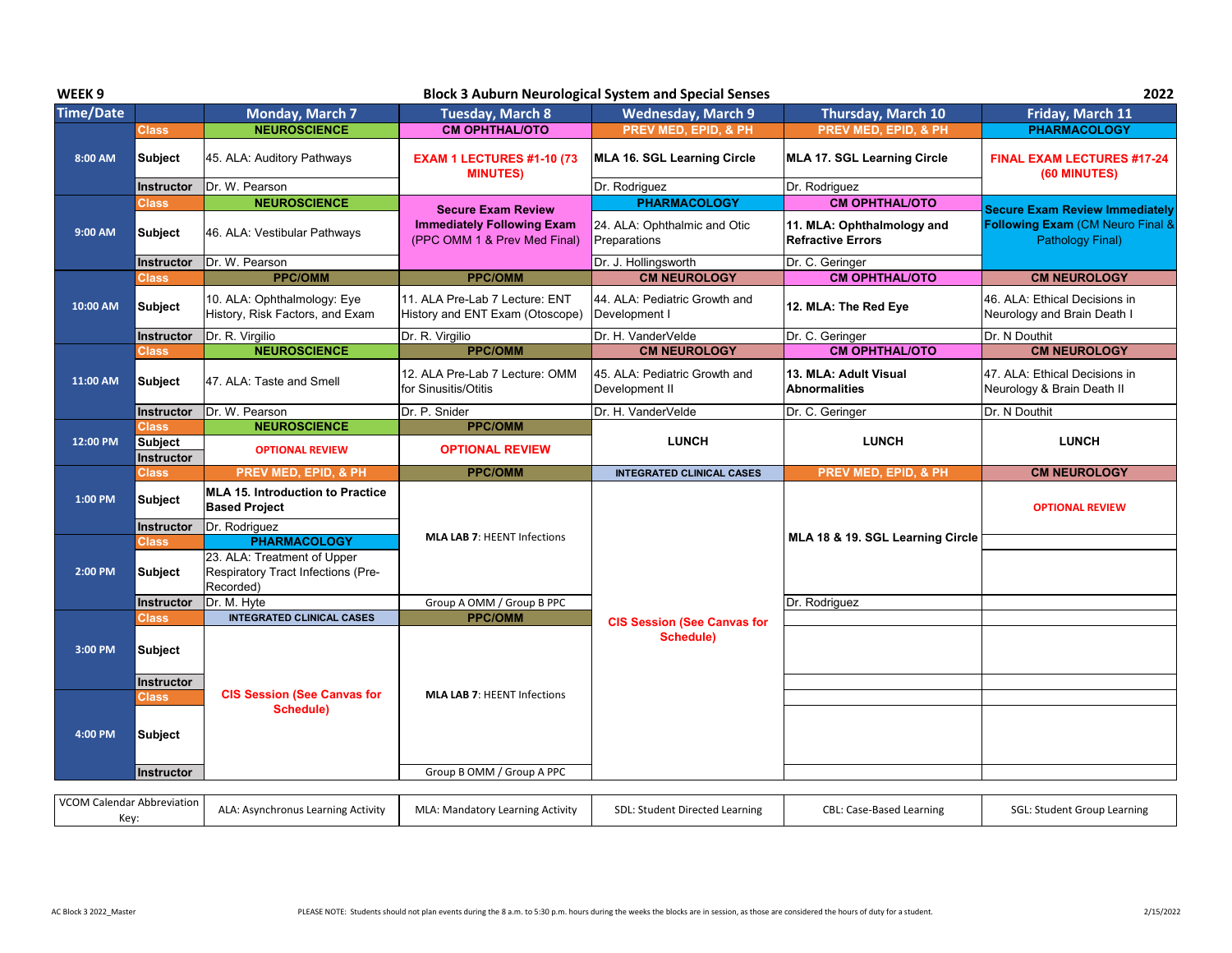| <b>WEEK 10</b>                    |                                              |                                                               |                                                                                          | <b>Block 3 Auburn Neurological System and Special Senses</b> |                                                                           | 2022                                                                                       |
|-----------------------------------|----------------------------------------------|---------------------------------------------------------------|------------------------------------------------------------------------------------------|--------------------------------------------------------------|---------------------------------------------------------------------------|--------------------------------------------------------------------------------------------|
| <b>Time/Date</b>                  |                                              | Monday, March 14                                              | <b>Tuesday, March 15</b>                                                                 | <b>Wednesday, March 16</b>                                   | Thursday, March 17                                                        | Friday, March 18                                                                           |
|                                   | Class                                        | <b>NEUROSCIENCE</b>                                           | <b>CM OPHTHAL/OTO</b>                                                                    |                                                              |                                                                           | <b>PREV MED, EPID, &amp; PH</b>                                                            |
| 8:00 AM                           | Subject                                      |                                                               | 14. ALA: Strabismus and Pediatric<br>Eye Disease I                                       |                                                              |                                                                           |                                                                                            |
|                                   | Instructor                                   | <b>FINAL EXAM LECTURES #34-47</b><br><b>(100 MINUTES)</b>     | Dr. K. Wolter                                                                            |                                                              |                                                                           |                                                                                            |
|                                   | Class                                        |                                                               | <b>CM OPHTHAL/OTO</b>                                                                    |                                                              |                                                                           |                                                                                            |
| 9:00 AM                           | <b>Subject</b>                               |                                                               | 15. ALA: Strabismus and Pediatric<br>Eye Disease II                                      |                                                              |                                                                           |                                                                                            |
|                                   | <b>Instructor</b>                            |                                                               | Dr. K. Wolter                                                                            |                                                              |                                                                           |                                                                                            |
|                                   | <b>Class</b>                                 |                                                               | PREV MED, EPID, & PH                                                                     | <b>CM OPHTHAL/OTO</b>                                        | <b>INTEGRATED CLINICAL CASES</b>                                          | MLA 23, 24, 25, & 26. IPE - Values                                                         |
| 10:00 AM                          | <b>Subject</b>                               |                                                               |                                                                                          | 16. MLA: Ocular Manifestations<br>of Systemic Disease        |                                                                           | and Ethics - 2 Hours Prep & 2<br>Hours of IPE - LINK TO BE<br>PROVIDED BY DR. RODRIGUEZ    |
|                                   | <b>Instructor</b>                            |                                                               |                                                                                          | Dr. C. Geringer                                              |                                                                           |                                                                                            |
|                                   | <b>Class</b>                                 | <b>NEUROSCIENCE</b>                                           | MLA 20, 21 & 22. Presentation of<br><b>Practice Based Project</b>                        | <b>CM OPHTHAL/OTO</b>                                        |                                                                           |                                                                                            |
| 11:00 AM                          | <b>Subject</b>                               |                                                               |                                                                                          | 17. MLA: Glaucoma                                            |                                                                           |                                                                                            |
|                                   | <b>Instructor</b>                            |                                                               |                                                                                          | Dr. C. Geringer                                              |                                                                           |                                                                                            |
| 12:00 PM                          | Class<br><b>Subject</b><br><b>Instructor</b> |                                                               | <b>LUNCH</b>                                                                             | <b>LUNCH</b>                                                 |                                                                           |                                                                                            |
|                                   | Class                                        |                                                               | <b>PREV MED, EPID, &amp; PH</b>                                                          | <b>CM OPHTHAL/OTO</b>                                        | <b>STANDARDIZED PATIENT</b><br><b>TESTING</b><br><b>STARTING AT 10:00</b> |                                                                                            |
| 1:00 PM                           | Subject                                      |                                                               | MLA 20, 21 & 22. Presentation of 18. MLA: Ocular Trauma<br><b>Practice Based Project</b> |                                                              |                                                                           | <b>LUNCH</b>                                                                               |
|                                   | <b>Instructor</b>                            |                                                               |                                                                                          | Dr. C. Geringer                                              |                                                                           |                                                                                            |
|                                   | Class                                        |                                                               |                                                                                          | <b>INTEGRATED CLINICAL CASES</b>                             |                                                                           | <b>CM NEUROLOGY</b>                                                                        |
| 2:00 PM                           | <b>Subject</b><br><b>Instructor</b>          | <b>NEUROSCIENCE PRACTICAL FINAL</b><br><b>EXAM LABS #7-12</b> |                                                                                          |                                                              |                                                                           | <b>FINAL EXAM LECTURES #39-47</b><br>(67 MINUTES)                                          |
|                                   | <b>Class</b>                                 |                                                               |                                                                                          | <b>STANDARDIZED PATIENT</b>                                  |                                                                           |                                                                                            |
| 3:00 PM                           | <b>Subject</b>                               |                                                               |                                                                                          | <b>TESTING</b><br><b>STARTING AT 2:00</b>                    |                                                                           | <b>Secure Exam Review Immediately</b><br>Following Exam (CM Opthal/Oto 1<br>& Pharm Final) |
|                                   | <b>Instructor</b>                            |                                                               |                                                                                          |                                                              |                                                                           |                                                                                            |
| 4:00 PM                           | Class<br>Subject<br><b>Instructor</b>        |                                                               |                                                                                          |                                                              |                                                                           |                                                                                            |
|                                   |                                              |                                                               |                                                                                          |                                                              |                                                                           |                                                                                            |
| <b>VCOM Calendar Abbreviation</b> |                                              | ALA: Asynchronus Learning Activity                            | MLA: Mandatory Learning Activity                                                         | SDI · Student Directed Learning                              | CBL: Case-Based Learning                                                  | SGL: Student Group Learning                                                                |

| VCOM Calendar Abbreviation | ،: Asynchronus Learning Activity | MLA: Mandatory Learning Activity | SDL: Student Directed Learning | CBL: Case-Based Learning | SGL: Student Group Learning |
|----------------------------|----------------------------------|----------------------------------|--------------------------------|--------------------------|-----------------------------|
| Ker                        |                                  |                                  |                                |                          |                             |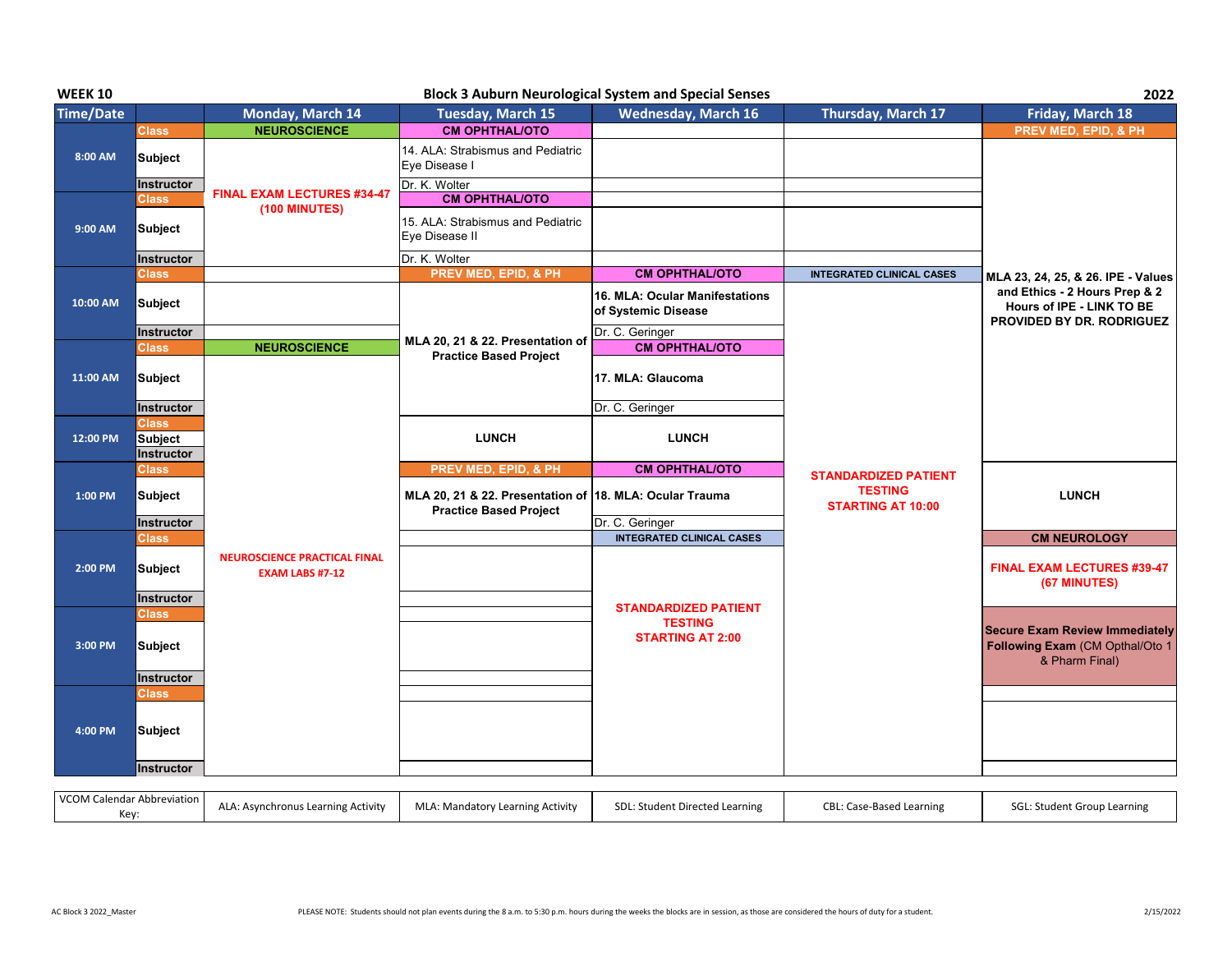| <b>WEEK 11</b>                            | <b>Block 3 Auburn Neurological System and Special Senses</b> |                                                                                                         |                                  |                                |                                            | 2022                                                                                   |
|-------------------------------------------|--------------------------------------------------------------|---------------------------------------------------------------------------------------------------------|----------------------------------|--------------------------------|--------------------------------------------|----------------------------------------------------------------------------------------|
| <b>Time/Date</b>                          |                                                              | Monday, March 21                                                                                        | <b>Tuesday, March 22</b>         | <b>Wednesday, March 23</b>     | Thursday, March 24                         | Friday, March 25                                                                       |
|                                           | <b>Class</b>                                                 | <b>PPC/OMM</b>                                                                                          | PPC/OMM                          |                                | <b>CM OPHTHAL/OTO</b>                      |                                                                                        |
| 8:00 AM                                   | <b>Subject</b><br><b>Instructor</b>                          | <b>FINAL EXAM LECTURES #7-12</b><br>(46 MINUTES)                                                        |                                  |                                | FINAL EXAM LECTURES #11-18<br>(60 MINUTES) | No travel until all final grades                                                       |
| 9:00 AM                                   | Class<br><b>Subject</b>                                      | <b>Secure Exam Review Immediately</b><br><b>Following Exam (Neuroscience</b><br>Final & CM Neuro Final) |                                  |                                |                                            | have been released.                                                                    |
|                                           | Instructor                                                   |                                                                                                         |                                  |                                |                                            |                                                                                        |
|                                           | <b>Class</b>                                                 | <b>CM OPHTHAL/OTO</b>                                                                                   |                                  |                                |                                            |                                                                                        |
| 10:00 AM                                  | <b>Subject</b>                                               | <b>OPTIONAL REVIEW</b>                                                                                  |                                  |                                |                                            |                                                                                        |
|                                           | Instructor<br><b>Class</b>                                   |                                                                                                         |                                  |                                |                                            |                                                                                        |
| 11:00 AM                                  | Subject                                                      |                                                                                                         |                                  |                                |                                            | <b>COMPREHENSIVE ASSESSMENT</b><br><b>QUESTIONS OPEN TODAY UNTIL</b><br>4/1 @ 11:59 PM |
|                                           | Instructor                                                   |                                                                                                         | PPC OMM LAB PRACTICAL EXAM       |                                |                                            |                                                                                        |
| 12:00 PM                                  | <b>Class</b>                                                 |                                                                                                         | <b>LABS 1-7</b>                  | <b>LUNCH</b>                   | <b>LUNCH</b>                               | <b>LUNCH</b>                                                                           |
|                                           | <b>Subject</b><br>Instructor                                 | <b>LUNCH</b>                                                                                            |                                  |                                |                                            |                                                                                        |
|                                           | Class                                                        |                                                                                                         |                                  |                                |                                            |                                                                                        |
| 1:00 PM                                   | <b>Subject</b>                                               |                                                                                                         |                                  |                                |                                            |                                                                                        |
|                                           | Instructor                                                   |                                                                                                         |                                  |                                |                                            |                                                                                        |
| 2:00 PM                                   | Class<br><b>Subject</b>                                      |                                                                                                         |                                  |                                |                                            | <b>PROMOTION BOARD</b>                                                                 |
|                                           | Instructor                                                   |                                                                                                         |                                  |                                |                                            |                                                                                        |
| 3:00 PM                                   | <b>Class</b><br><b>Subject</b>                               |                                                                                                         |                                  |                                |                                            | <b>Begins at 2pm</b>                                                                   |
|                                           | Instructor                                                   |                                                                                                         |                                  |                                |                                            |                                                                                        |
|                                           | Class                                                        |                                                                                                         |                                  |                                |                                            |                                                                                        |
| $4:00$ PM                                 | <b>Subject</b>                                               |                                                                                                         |                                  |                                |                                            |                                                                                        |
|                                           | Instructor                                                   |                                                                                                         |                                  |                                |                                            |                                                                                        |
| <b>VCOM Calendar Abbreviation</b><br>Key: |                                                              | ALA: Asynchronus Learning Activity                                                                      | MLA: Mandatory Learning Activity | SDL: Student Directed Learning | CBL: Case-Based Learning                   | SGL: Student Group Learning                                                            |